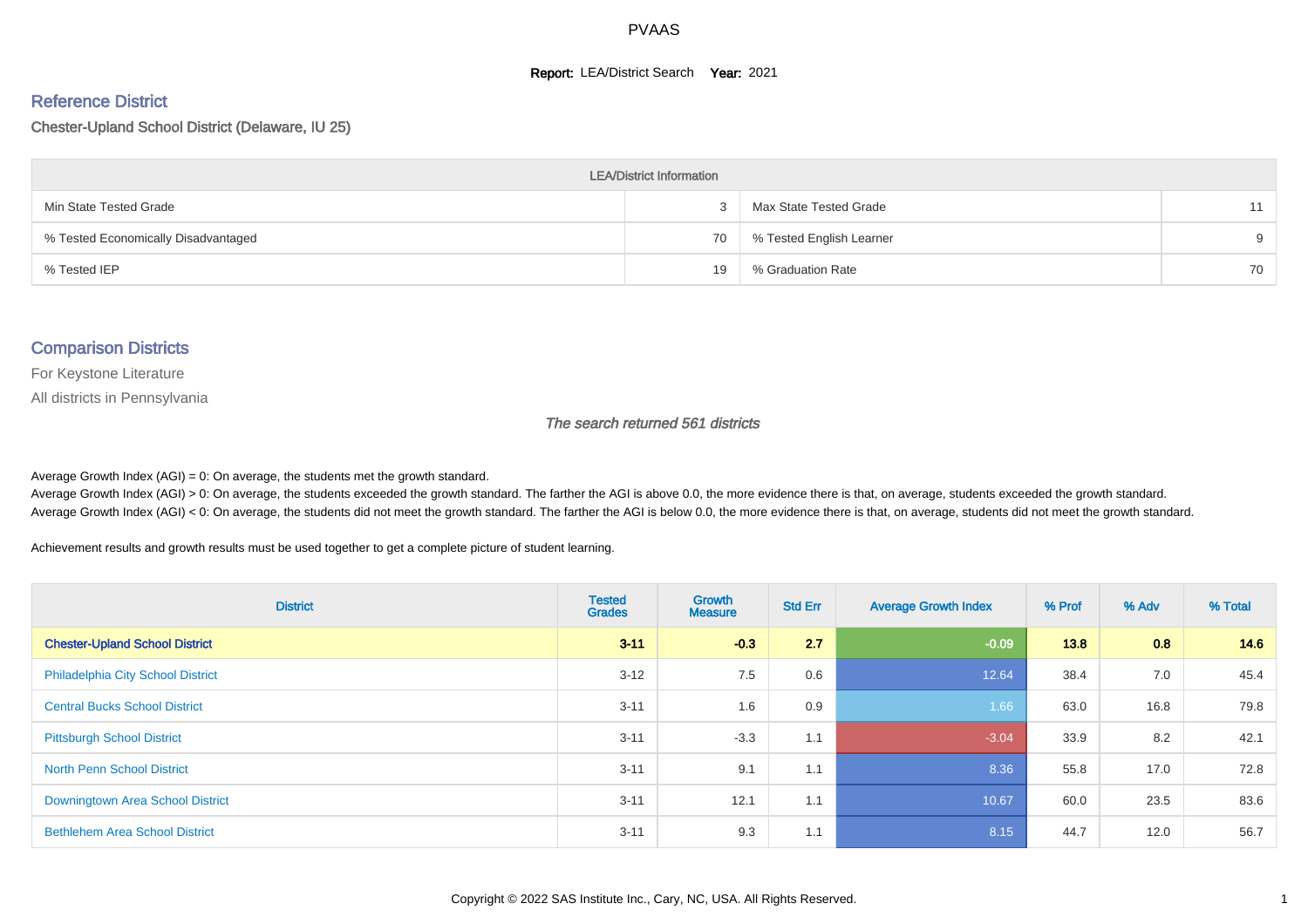| <b>District</b>                           | <b>Tested</b><br><b>Grades</b> | <b>Growth</b><br><b>Measure</b> | <b>Std Err</b> | <b>Average Growth Index</b> | % Prof | % Adv | % Total |
|-------------------------------------------|--------------------------------|---------------------------------|----------------|-----------------------------|--------|-------|---------|
| <b>Chester-Upland School District</b>     | $3 - 11$                       | $-0.3$                          | 2.7            | $-0.09$                     | 13.8   | 0.8   | 14.6    |
| <b>Council Rock School District</b>       | $3 - 11$                       | 8.9                             | 1.2            | 7.65                        | 62.8   | 16.6  | 79.4    |
| <b>West Chester Area School District</b>  | $3 - 11$                       | 12.6                            | 1.2            | 10.38                       | 66.8   | 20.2  | 87.0    |
| <b>Parkland School District</b>           | $3 - 11$                       | 5.3                             | 1.2            | 4.30                        | 58.0   | 22.3  | 80.4    |
| <b>Cumberland Valley School District</b>  | $3 - 12$                       | 18.5                            | 1.3            | 14.64                       | 60.7   | 23.4  | 84.1    |
| <b>East Penn School District</b>          | $3 - 11$                       | 4.1                             | 1.3            | 3.27                        | 55.8   | 11.5  | 67.3    |
| <b>Lower Merion School District</b>       | $3 - 11$                       | 19.0                            | 1.3            | 14.93                       | 55.6   | 29.9  | 85.5    |
| <b>North Allegheny School District</b>    | $3 - 11$                       | 17.4                            | 1.3            | 13.52                       | 59.5   | 28.1  | 87.6    |
| <b>Central Dauphin School District</b>    | $3 - 11$                       | 4.4                             | 1.3            | 3.32                        | 53.3   | 7.4   | 60.7    |
| <b>Chambersburg Area School District</b>  | $3 - 11$                       | $-9.5$                          | 1.3            | $-7.20$                     | 42.7   | 8.6   | 51.4    |
| <b>Neshaminy School District</b>          | $3 - 11$                       | 4.0                             | 1.3            | 3.02                        | 58.7   | 9.5   | 68.2    |
| <b>Spring-Ford Area School District</b>   | $3 - 11$                       | $6.0\,$                         | 1.3            | 4.46                        | 60.8   | 16.5  | 77.4    |
| <b>Allentown City School District</b>     | $3 - 12$                       | 5.3                             | 1.4            | 3.88                        | 25.3   | 2.7   | 28.0    |
| <b>Reading School District</b>            | $3 - 11$                       | 10.1                            | 1.4            | 7.25                        | 24.7   | 2.4   | 27.2    |
| <b>West Shore School District</b>         | $3 - 12$                       | $5.0\,$                         | 1.4            | 3.59                        | 54.2   | 9.4   | 63.6    |
| <b>Seneca Valley School District</b>      | $3 - 11$                       | $-1.4$                          | 1.4            | $-0.99$                     | 57.2   | 11.4  | 68.6    |
| <b>Hazleton Area School District</b>      | $3 - 11$                       | 9.6                             | 1.4            | 6.77                        | 45.0   | 7.8   | 52.9    |
| <b>Easton Area School District</b>        | $3 - 12$                       | $-4.1$                          | 1.4            | $-2.91$                     | 39.9   | 4.0   | 43.9    |
| <b>Hempfield School District</b>          | $3 - 11$                       | 0.1                             | 1.4            | 0.08                        | 58.2   | 9.9   | 68.2    |
| <b>State College Area School District</b> | $3 - 11$                       | 20.5                            | 1.4            | 14.33                       | 58.0   | 25.9  | 84.0    |
| <b>Pennridge School District</b>          | $3 - 10$                       | $-16.8$                         | 1.4            | $-11.59$                    | 46.8   | 8.0   | 54.9    |
| <b>Lancaster School District</b>          | $3 - 12$                       | $-15.8$                         | 1.5            | $-10.90$                    | 14.6   | 2.3   | 16.9    |
| Mt Lebanon School District                | $3 - 11$                       | $-1.0$                          | 1.5            | $-0.70$                     | 61.9   | 24.0  | 85.9    |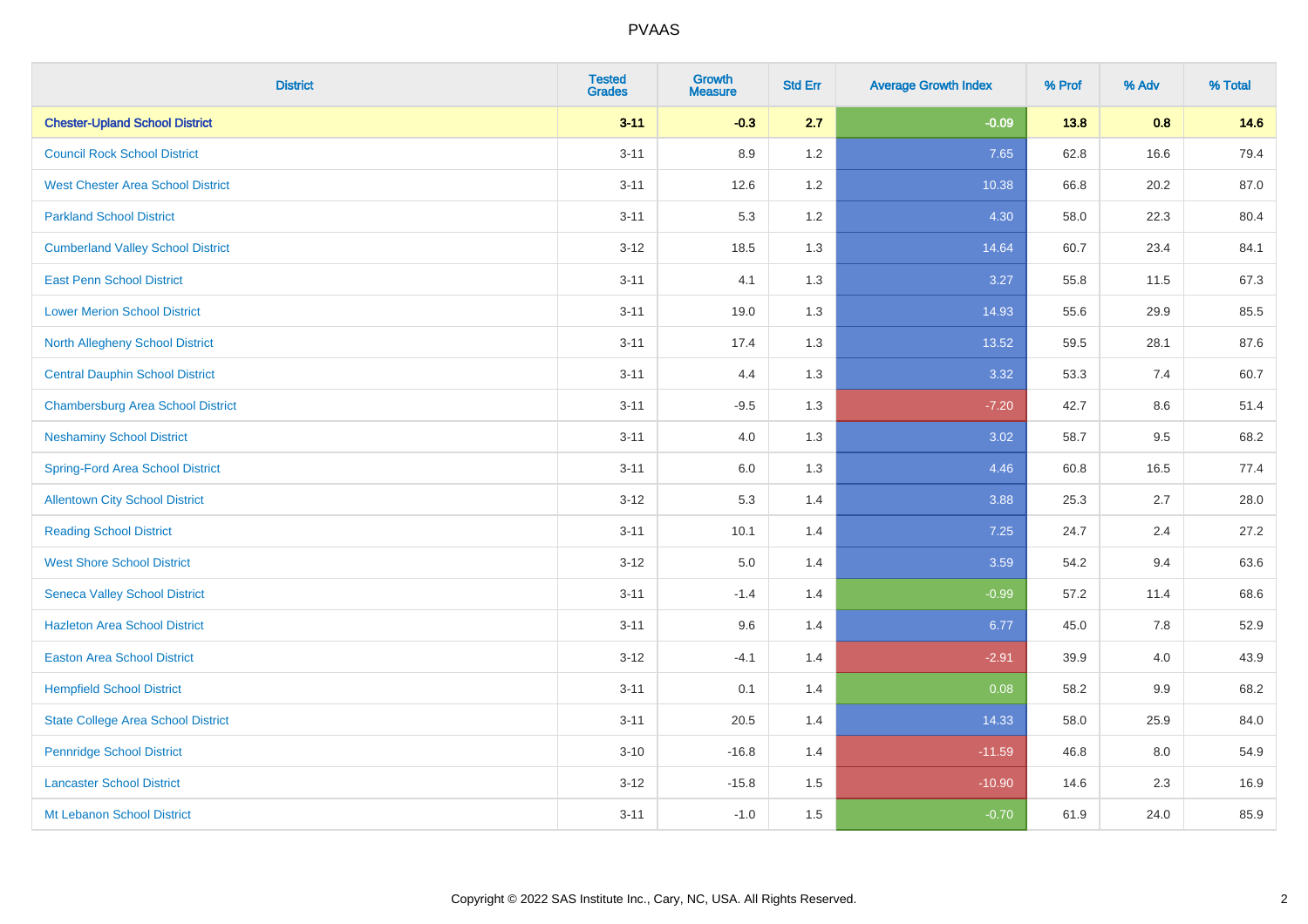| <b>District</b>                           | <b>Tested</b><br><b>Grades</b> | <b>Growth</b><br><b>Measure</b> | <b>Std Err</b> | <b>Average Growth Index</b> | % Prof | % Adv   | % Total |
|-------------------------------------------|--------------------------------|---------------------------------|----------------|-----------------------------|--------|---------|---------|
| <b>Chester-Upland School District</b>     | $3 - 11$                       | $-0.3$                          | 2.7            | $-0.09$                     | 13.8   | 0.8     | 14.6    |
| Pocono Mountain School District           | $3 - 12$                       | 6.8                             | 1.5            | 4.62                        | 45.8   | $5.0\,$ | 50.7    |
| <b>Pennsbury School District</b>          | $3 - 11$                       | 11.7                            | 1.5            | 7.90                        | 60.1   | 21.3    | 81.3    |
| <b>Boyertown Area School District</b>     | $3 - 11$                       | $-4.7$                          | 1.5            | $-3.17$                     | 55.2   | 11.3    | 66.5    |
| <b>Wilson School District</b>             | $3-12$                         | 8.8                             | 1.5            | 5.96                        | 52.6   | 14.6    | 67.2    |
| <b>Upper Darby School District</b>        | $3 - 12$                       | 6.9                             | 1.5            | 4.62                        | 45.0   | 6.7     | 51.7    |
| <b>Souderton Area School District</b>     | $3 - 11$                       | 12.4                            | 1.5            | 8.28                        | 61.7   | 15.2    | 76.9    |
| <b>Millcreek Township School District</b> | $3 - 11$                       | 3.1                             | 1.5            | 2.06                        | 55.6   | 14.2    | 69.7    |
| <b>Haverford Township School District</b> | $3 - 11$                       | 8.0                             | 1.5            | 5.27                        | 53.0   | 25.5    | 78.6    |
| <b>Dallastown Area School District</b>    | $3 - 11$                       | 13.5                            | 1.5            | 8.84                        | 56.0   | 17.9    | 73.8    |
| Pennsylvania Cyber Charter School         | $3 - 11$                       | 11.6                            | 1.5            | 7.54                        | 46.3   | 5.0     | 51.3    |
| <b>Butler Area School District</b>        | $3 - 11$                       | $-6.5$                          | 1.5            | $-4.26$                     | 42.5   | 9.4     | 51.9    |
| <b>Erie City School District</b>          | $3 - 12$                       | $-14.5$                         | 1.6            | $-9.26$                     | 25.4   | 3.0     | 28.4    |
| East Stroudsburg Area School District     | $3 - 11$                       | 0.1                             | 1.6            | 0.05                        | 45.8   | 7.8     | 53.6    |
| <b>Hempfield Area School District</b>     | $3-12$                         | 4.6                             | 1.6            | 2.86                        | 53.5   | 20.1    | 73.6    |
| <b>Perkiomen Valley School District</b>   | $3 - 11$                       | $-3.5$                          | 1.6            | $-2.18$                     | 53.8   | 13.4    | 67.2    |
| Northampton Area School District          | $3 - 11$                       | 4.0                             | 1.6            | 2.51                        | 52.3   | 10.8    | 63.1    |
| <b>Norristown Area School District</b>    | $3-12$                         | $-12.8$                         | 1.6            | $-7.98$                     | 23.5   | 2.3     | 25.7    |
| <b>Avon Grove School District</b>         | $3 - 10$                       | 10.0                            | 1.6            | 6.26                        | 56.3   | 18.6    | 74.9    |
| <b>Manheim Township School District</b>   | $3-12$                         | $-0.9$                          | 1.6            | $-0.58$                     | 53.2   | 15.5    | 68.7    |
| <b>Owen J Roberts School District</b>     | $3 - 11$                       | $-12.3$                         | 1.6            | $-7.61$                     | 57.0   | 11.9    | 69.0    |
| <b>Penn Manor School District</b>         | $3 - 11$                       | $-0.4$                          | 1.6            | $-0.25$                     | 51.9   | 12.6    | 64.5    |
| <b>Canon-Mcmillan School District</b>     | $3 - 11$                       | $-0.8$                          | 1.6            | $-0.50$                     | 58.7   | 15.9    | 74.6    |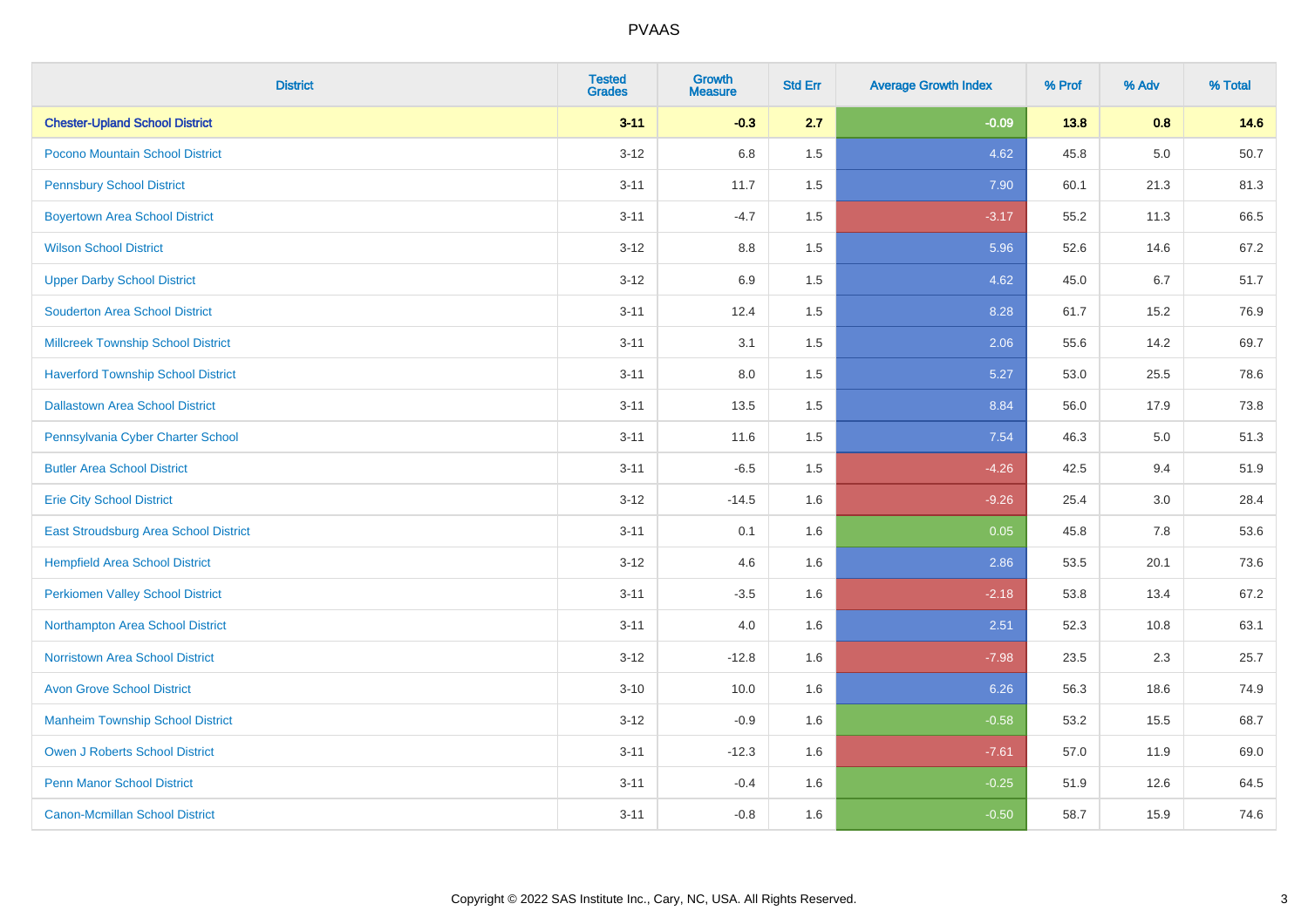| <b>District</b>                             | <b>Tested</b><br><b>Grades</b> | <b>Growth</b><br><b>Measure</b> | <b>Std Err</b> | <b>Average Growth Index</b> | % Prof | % Adv   | % Total |
|---------------------------------------------|--------------------------------|---------------------------------|----------------|-----------------------------|--------|---------|---------|
| <b>Chester-Upland School District</b>       | $3 - 11$                       | $-0.3$                          | 2.7            | $-0.09$                     | 13.8   | 0.8     | 14.6    |
| <b>Bensalem Township School District</b>    | $3 - 11$                       | 1.6                             | 1.6            | 0.98                        | 38.8   | $8.3\,$ | 47.1    |
| Altoona Area School District                | $3 - 12$                       | 3.3                             | 1.6            | 1.99                        | 47.7   | 8.2     | 55.9    |
| <b>Quakertown Community School District</b> | $3 - 12$                       | $-4.4$                          | 1.6            | $-2.70$                     | 56.5   | 10.0    | 66.6    |
| <b>Cornwall-Lebanon School District</b>     | $3 - 11$                       | 8.3                             | 1.6            | 5.08                        | 47.2   | 8.4     | 55.6    |
| <b>Ridley School District</b>               | $3 - 12$                       | 10.0                            | 1.6            | 6.10                        | 45.6   | 8.2     | 53.8    |
| <b>Mifflin County School District</b>       | $3 - 11$                       | 9.1                             | 1.7            | 5.49                        | 47.1   | 6.7     | 53.8    |
| <b>Nazareth Area School District</b>        | $3 - 11$                       | $-4.7$                          | 1.7            | $-2.82$                     | 59.2   | 9.9     | 69.0    |
| <b>Garnet Valley School District</b>        | $3 - 10$                       | 10.9                            | 1.7            | 6.53                        | 67.1   | 19.0    | 86.1    |
| <b>Centennial School District</b>           | $3 - 10$                       | 7.1                             | 1.7            | 4.29                        | 50.1   | 8.7     | 58.9    |
| <b>Coatesville Area School District</b>     | $3 - 11$                       | $-4.4$                          | 1.7            | $-2.62$                     | 36.3   | 4.2     | 40.5    |
| <b>Penn-Trafford School District</b>        | $3 - 11$                       | 13.4                            | 1.7            | 7.87                        | 62.3   | 21.9    | 84.2    |
| <b>Armstrong School District</b>            | $3 - 11$                       | 2.6                             | 1.7            | 1.53                        | 51.5   | 6.1     | 57.6    |
| <b>Colonial School District</b>             | $3 - 11$                       | 14.0                            | 1.7            | 8.21                        | 60.2   | 19.6    | 79.8    |
| <b>Central York School District</b>         | $3 - 12$                       | 12.3                            | 1.7            | 7.20                        | 55.5   | 11.5    | 67.0    |
| York Co School Of Technology                | $9 - 12$                       | $-3.8$                          | 1.7            | $-2.22$                     | 39.1   | 5.6     | 44.7    |
| Hatboro-Horsham School District             | $3 - 11$                       | $-12.8$                         | 1.7            | $-7.47$                     | 45.6   | $7.2\,$ | 52.8    |
| <b>Methacton School District</b>            | $3 - 11$                       | 2.5                             | 1.7            | 1.43                        | 62.5   | 16.4    | 79.0    |
| <b>Springfield School District</b>          | $3 - 11$                       | 13.8                            | 1.7            | 7.99                        | 60.9   | 21.5    | 82.4    |
| <b>Norwin School District</b>               | $3 - 11$                       | 18.0                            | 1.7            | 10.37                       | 58.5   | 27.0    | 85.4    |
| <b>Upper Saint Clair School District</b>    | $3 - 11$                       | 18.5                            | 1.7            | 10.65                       | 61.8   | 30.1    | 91.9    |
| <b>Governor Mifflin School District</b>     | $3 - 11$                       | 4.1                             | 1.8            | 2.33                        | 42.5   | 7.2     | 49.7    |
| <b>Bethel Park School District</b>          | $3 - 11$                       | 5.6                             | 1.8            | 3.18                        | 65.3   | 18.6    | 83.9    |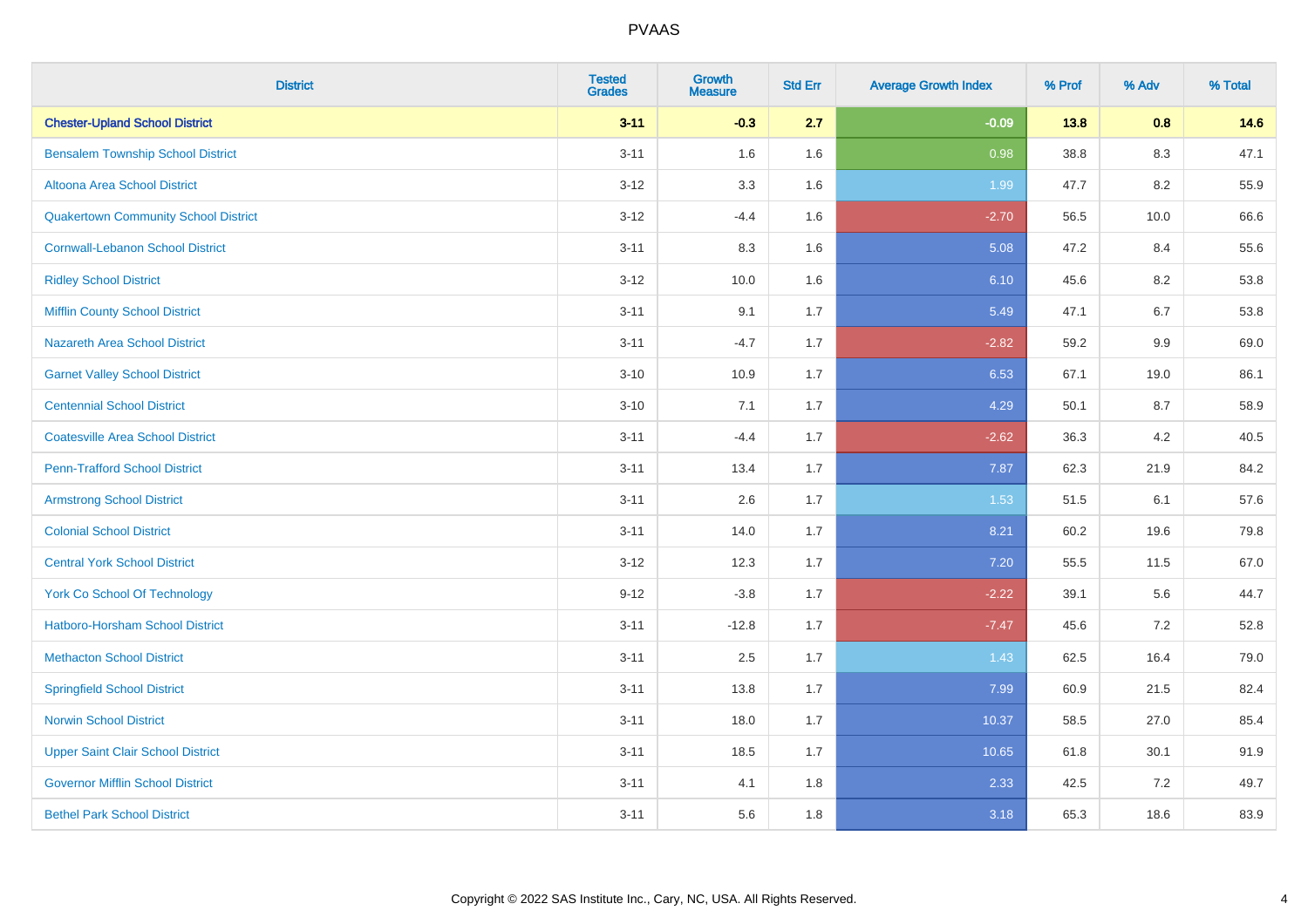| <b>District</b>                                    | <b>Tested</b><br><b>Grades</b> | <b>Growth</b><br><b>Measure</b> | <b>Std Err</b> | <b>Average Growth Index</b> | % Prof | % Adv | % Total |
|----------------------------------------------------|--------------------------------|---------------------------------|----------------|-----------------------------|--------|-------|---------|
| <b>Chester-Upland School District</b>              | $3 - 11$                       | $-0.3$                          | 2.7            | $-0.09$                     | 13.8   | 0.8   | 14.6    |
| <b>Whitehall-Coplay School District</b>            | $3 - 11$                       | 6.1                             | 1.8            | 3.45                        | 49.3   | 7.4   | 56.6    |
| <b>Warren County School District</b>               | $3 - 11$                       | $-0.1$                          | 1.8            | $-0.06$                     | 37.2   | 5.3   | 42.6    |
| <b>Williamsport Area School District</b>           | $3 - 11$                       | 1.9                             | 1.8            | 1.04                        | 44.1   | 12.8  | 56.9    |
| Mechanicsburg Area School District                 | $3 - 11$                       | 5.9                             | 1.8            | 3.29                        | 57.2   | 13.7  | 70.9    |
| Ephrata Area School District                       | $3 - 11$                       | 5.6                             | 1.8            | 3.12                        | 54.7   | 9.5   | 64.2    |
| <b>Upper Dublin School District</b>                | $3 - 12$                       | 15.4                            | 1.8            | 8.53                        | 60.8   | 24.8  | 85.6    |
| <b>Delaware Valley School District</b>             | $3 - 11$                       | 12.6                            | 1.8            | 6.93                        | 55.2   | 16.2  | 71.4    |
| <b>Pine-Richland School District</b>               | $3 - 11$                       | 11.5                            | 1.8            | 6.31                        | 60.6   | 24.4  | 85.0    |
| <b>Wissahickon School District</b>                 | $3 - 10$                       | 12.5                            | 1.8            | 6.85                        | 58.3   | 22.4  | 80.7    |
| <b>Peters Township School District</b>             | $3 - 11$                       | 5.0                             | 1.8            | 2.76                        | 59.8   | 26.1  | 85.9    |
| <b>Kennett Consolidated School District</b>        | $3 - 11$                       | 4.8                             | 1.8            | 2.61                        | 52.5   | 10.7  | 63.2    |
| Fox Chapel Area School District                    | $3 - 11$                       | 9.8                             | 1.8            | 5.36                        | 56.6   | 28.6  | 85.2    |
| <b>North Hills School District</b>                 | $3 - 11$                       | $-1.8$                          | 1.8            | $-0.96$                     | 59.1   | 14.1  | 73.2    |
| <b>Conestoga Valley School District</b>            | $3 - 11$                       | 8.7                             | 1.8            | 4.69                        | 60.3   | 13.5  | 73.8    |
| <b>Elizabethtown Area School District</b>          | $3 - 12$                       | $-0.9$                          | 1.9            | $-0.47$                     | 50.0   | 11.2  | 61.2    |
| <b>Shaler Area School District</b>                 | $3 - 11$                       | $-0.8$                          | 1.9            | $-0.43$                     | 49.1   | 9.6   | 58.7    |
| <b>Commonwealth Charter Academy Charter School</b> | $3 - 10$                       | 9.1                             | 1.9            | 4.90                        | 47.2   | 9.1   | 56.3    |
| <b>Warwick School District</b>                     | $3 - 11$                       | 5.2                             | 1.9            | 2.76                        | 46.4   | 17.0  | 63.3    |
| <b>South Western School District</b>               | $3-12$                         | 3.9                             | 1.9            | 2.08                        | 60.2   | 8.1   | 68.3    |
| <b>Great Valley School District</b>                | $3 - 11$                       | 15.0                            | 1.9            | 7.98                        | 50.0   | 35.0  | 85.0    |
| Palmyra Area School District                       | $3 - 11$                       | 5.6                             | 1.9            | 2.96                        | 56.4   | 15.6  | 72.0    |
| <b>Carlisle Area School District</b>               | $3 - 11$                       | $-5.3$                          | 1.9            | $-2.81$                     | 54.0   | 6.3   | 60.3    |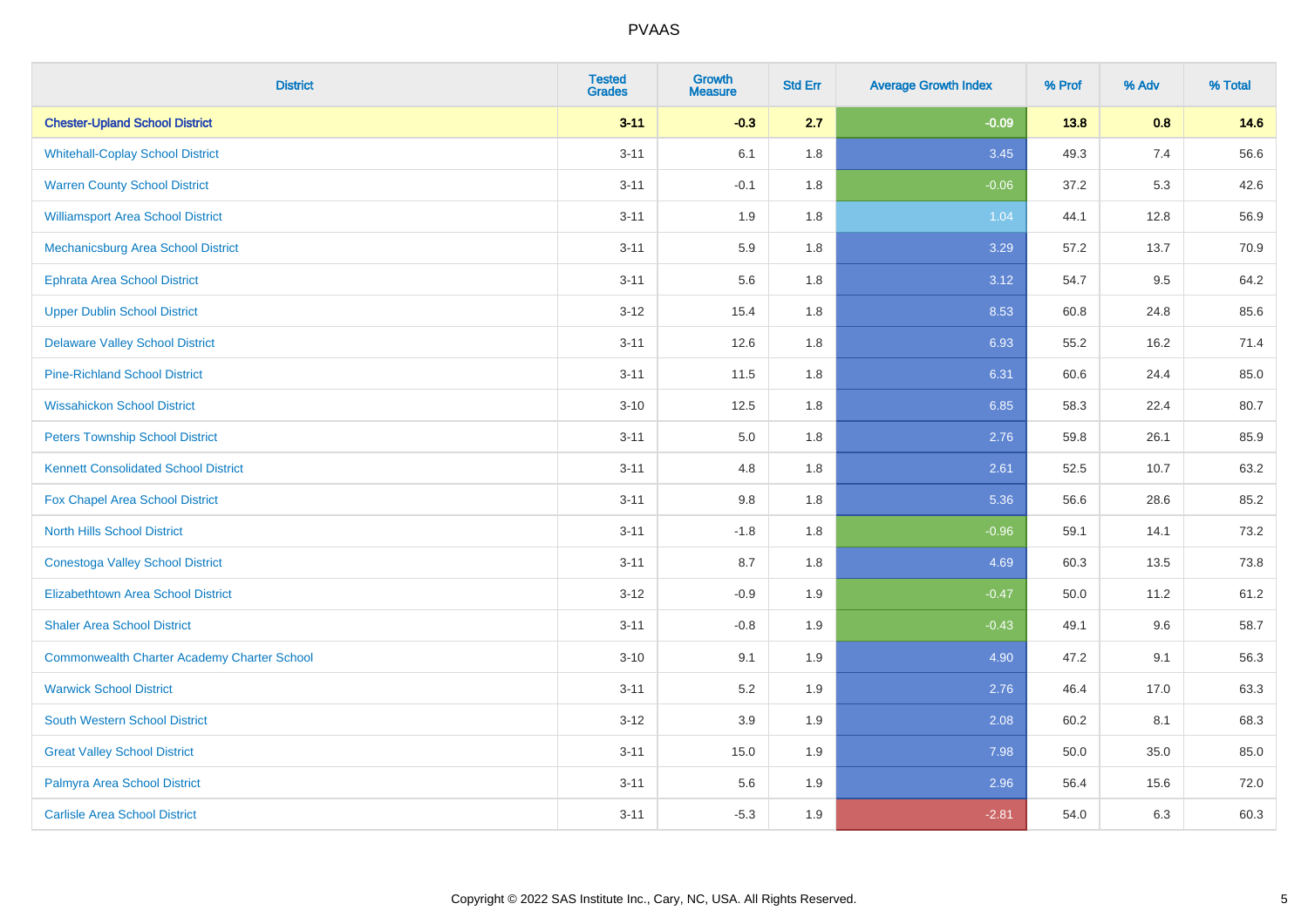| <b>District</b>                          | <b>Tested</b><br><b>Grades</b> | Growth<br><b>Measure</b> | <b>Std Err</b> | <b>Average Growth Index</b> | % Prof | % Adv   | % Total |
|------------------------------------------|--------------------------------|--------------------------|----------------|-----------------------------|--------|---------|---------|
| <b>Chester-Upland School District</b>    | $3 - 11$                       | $-0.3$                   | 2.7            | $-0.09$                     | 13.8   | 0.8     | 14.6    |
| <b>Waynesboro Area School District</b>   | $3 - 12$                       | $-6.1$                   | 1.9            | $-3.20$                     | 50.0   | $6.8\,$ | 56.8    |
| <b>Baldwin-Whitehall School District</b> | $3 - 11$                       | 1.8                      | 1.9            | 0.94                        | 58.6   | 8.6     | 67.1    |
| <b>Muhlenberg School District</b>        | $3 - 10$                       | $4.0\,$                  | 1.9            | 2.10                        | 34.2   | 2.6     | 36.8    |
| <b>Oxford Area School District</b>       | $3 - 11$                       | $-4.3$                   | 1.9            | $-2.26$                     | 41.3   | 8.0     | 49.3    |
| <b>Abington School District</b>          | $3 - 10$                       | $-11.5$                  | 1.9            | $-6.00$                     | 56.2   | 11.6    | 67.8    |
| <b>Exeter Township School District</b>   | $3 - 11$                       | $-10.4$                  | 1.9            | $-5.44$                     | 50.6   | 2.7     | 53.3    |
| <b>Stroudsburg Area School District</b>  | $3 - 11$                       | $5.5\,$                  | 1.9            | 2.88                        | 48.1   | 4.2     | 52.3    |
| <b>Lebanon School District</b>           | $3 - 11$                       | $-1.6$                   | 1.9            | $-0.80$                     | 24.4   | 2.6     | 27.0    |
| <b>Franklin Regional School District</b> | $3 - 11$                       | 2.0                      | 1.9            | 1.02                        | 66.7   | 15.5    | 82.1    |
| <b>Penn-Delco School District</b>        | $3 - 11$                       | $-6.8$                   | 1.9            | $-3.51$                     | 46.6   | 3.2     | 49.8    |
| <b>Moon Area School District</b>         | $3 - 11$                       | 8.2                      | 1.9            | 4.25                        | 58.7   | 18.5    | 77.2    |
| <b>Shippensburg Area School District</b> | $3 - 11$                       | 9.3                      | 1.9            | 4.84                        | 53.1   | 10.2    | 63.3    |
| <b>Greater Latrobe School District</b>   | $3 - 11$                       | 0.6                      | 1.9            | 0.31                        | 55.5   | 14.1    | 69.5    |
| <b>Lower Dauphin School District</b>     | $3 - 11$                       | 0.6                      | 1.9            | 0.33                        | 49.2   | 12.6    | 61.8    |
| South Fayette Township School District   | $3 - 11$                       | 1.7                      | 2.0            | 0.88                        | 61.0   | 26.5    | 87.6    |
| Northern York County School District     | $3 - 11$                       | 15.6                     | 2.0            | 7.98                        | 57.4   | 11.5    | 68.8    |
| Northeastern York School District        | $3 - 11$                       | 5.9                      | 2.0            | 3.03                        | 51.1   | 16.6    | 67.6    |
| <b>Bristol Township School District</b>  | $3 - 11$                       | $-13.9$                  | 2.0            | $-7.05$                     | 31.0   | 3.7     | 34.7    |
| Daniel Boone Area School District        | $3 - 12$                       | 5.7                      | 2.0            | 2.88                        | 51.0   | 11.5    | 62.6    |
| <b>Solanco School District</b>           | $3 - 11$                       | $-11.0$                  | 2.0            | $-5.55$                     | 41.6   | 4.5     | 46.1    |
| Lampeter-Strasburg School District       | $3 - 12$                       | $-8.6$                   | 2.0            | $-4.33$                     | 55.1   | $9.8\,$ | 64.8    |
| <b>Bangor Area School District</b>       | $3 - 12$                       | $-0.9$                   | 2.0            | $-0.43$                     | 44.3   | 4.7     | 49.0    |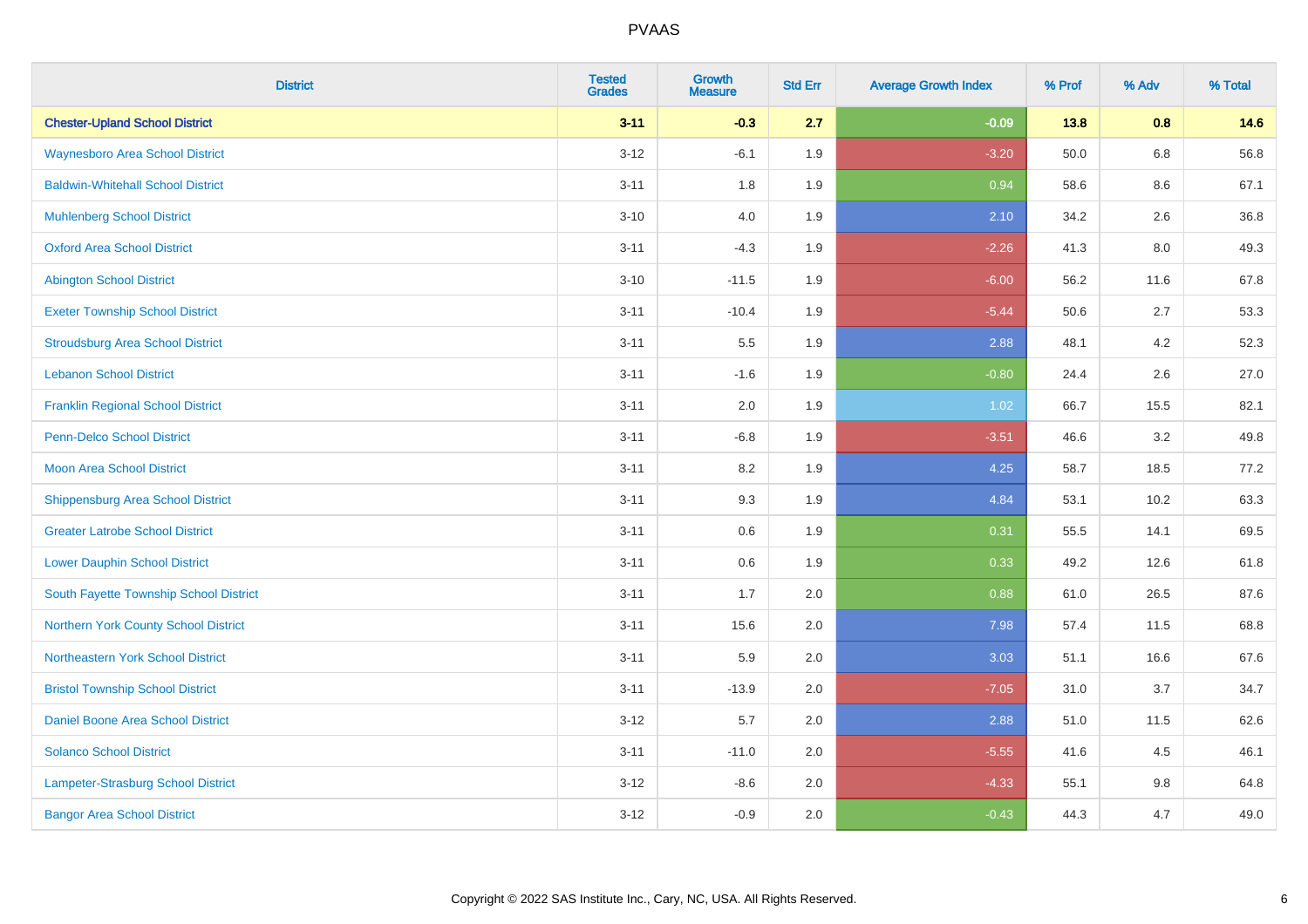| <b>District</b>                             | <b>Tested</b><br><b>Grades</b> | <b>Growth</b><br><b>Measure</b> | <b>Std Err</b> | <b>Average Growth Index</b> | % Prof | % Adv   | % Total |
|---------------------------------------------|--------------------------------|---------------------------------|----------------|-----------------------------|--------|---------|---------|
| <b>Chester-Upland School District</b>       | $3 - 11$                       | $-0.3$                          | 2.7            | $-0.09$                     | 13.8   | 0.8     | 14.6    |
| <b>Conewago Valley School District</b>      | $3 - 12$                       | $-0.9$                          | 2.0            | $-0.45$                     | 51.7   | 9.6     | 61.3    |
| <b>Pleasant Valley School District</b>      | $3 - 11$                       | 3.1                             | 2.0            | 1.57                        | 57.2   | $5.5\,$ | 62.8    |
| Kiski Area School District                  | $3 - 11$                       | $-3.7$                          | 2.0            | $-1.86$                     | 57.4   | 10.4    | 67.8    |
| <b>Connellsville Area School District</b>   | $3 - 11$                       | 6.1                             | 2.0            | 3.05                        | 45.4   | 7.8     | 53.2    |
| <b>Trinity Area School District</b>         | $3 - 11$                       | $-5.4$                          | 2.0            | $-2.71$                     | 48.3   | 11.8    | 60.1    |
| <b>Upper Merion Area School District</b>    | $3 - 11$                       | 15.3                            | 2.0            | 7.62                        | 59.3   | 19.3    | 78.6    |
| <b>Derry Township School District</b>       | $3 - 10$                       | 12.8                            | 2.0            | 6.39                        | 54.8   | 25.8    | 80.6    |
| <b>Chartiers Valley School District</b>     | $3 - 11$                       | $-1.7$                          | 2.0            | $-0.81$                     | 54.7   | 8.4     | 63.1    |
| <b>Dubois Area School District</b>          | $3 - 11$                       | $-6.2$                          | 2.0            | $-3.07$                     | 50.9   | 13.4    | 64.3    |
| <b>Pottsgrove School District</b>           | $3 - 11$                       | 2.8                             | 2.0            | 1.35                        | 44.0   | 10.0    | 53.9    |
| <b>Cocalico School District</b>             | $3 - 11$                       | 10.6                            | 2.0            | 5.18                        | 50.8   | 14.1    | 64.8    |
| <b>Keystone Central School District</b>     | $3 - 11$                       | $-5.1$                          | 2.0            | $-2.46$                     | 44.7   | 4.6     | 49.4    |
| <b>Dover Area School District</b>           | $3-12$                         | 6.0                             | 2.1            | 2.94                        | 52.2   | 6.0     | 58.2    |
| <b>Upper Perkiomen School District</b>      | $3 - 11$                       | 22.1                            | 2.1            | 10.74                       | 57.7   | 13.2    | 70.9    |
| <b>York Suburban School District</b>        | $3 - 11$                       | 10.1                            | 2.1            | 4.91                        | 53.5   | 27.8    | 81.3    |
| <b>Mars Area School District</b>            | $3 - 10$                       | 5.7                             | 2.1            | 2.75                        | 57.9   | 18.2    | 76.1    |
| Southern York County School District        | $3 - 11$                       | 14.2                            | 2.1            | 6.91                        | 55.1   | 18.1    | 73.1    |
| <b>Cheltenham School District</b>           | $3 - 11$                       | $-1.4$                          | 2.1            | $-0.67$                     | 46.1   | 10.0    | 56.1    |
| <b>West Allegheny School District</b>       | $3-12$                         | 4.0                             | 2.1            | 1.96                        | 63.1   | 15.7    | 78.8    |
| <b>Hollidaysburg Area School District</b>   | $3 - 11$                       | 6.0                             | 2.1            | 2.88                        | 57.1   | 12.3    | 69.4    |
| <b>Radnor Township School District</b>      | $3 - 12$                       | 1.0                             | 2.1            | 0.50                        | 65.0   | 23.2    | 88.2    |
| <b>West Jefferson Hills School District</b> | $3 - 11$                       | 1.8                             | 2.1            | 0.88                        | 55.7   | 20.8    | 76.4    |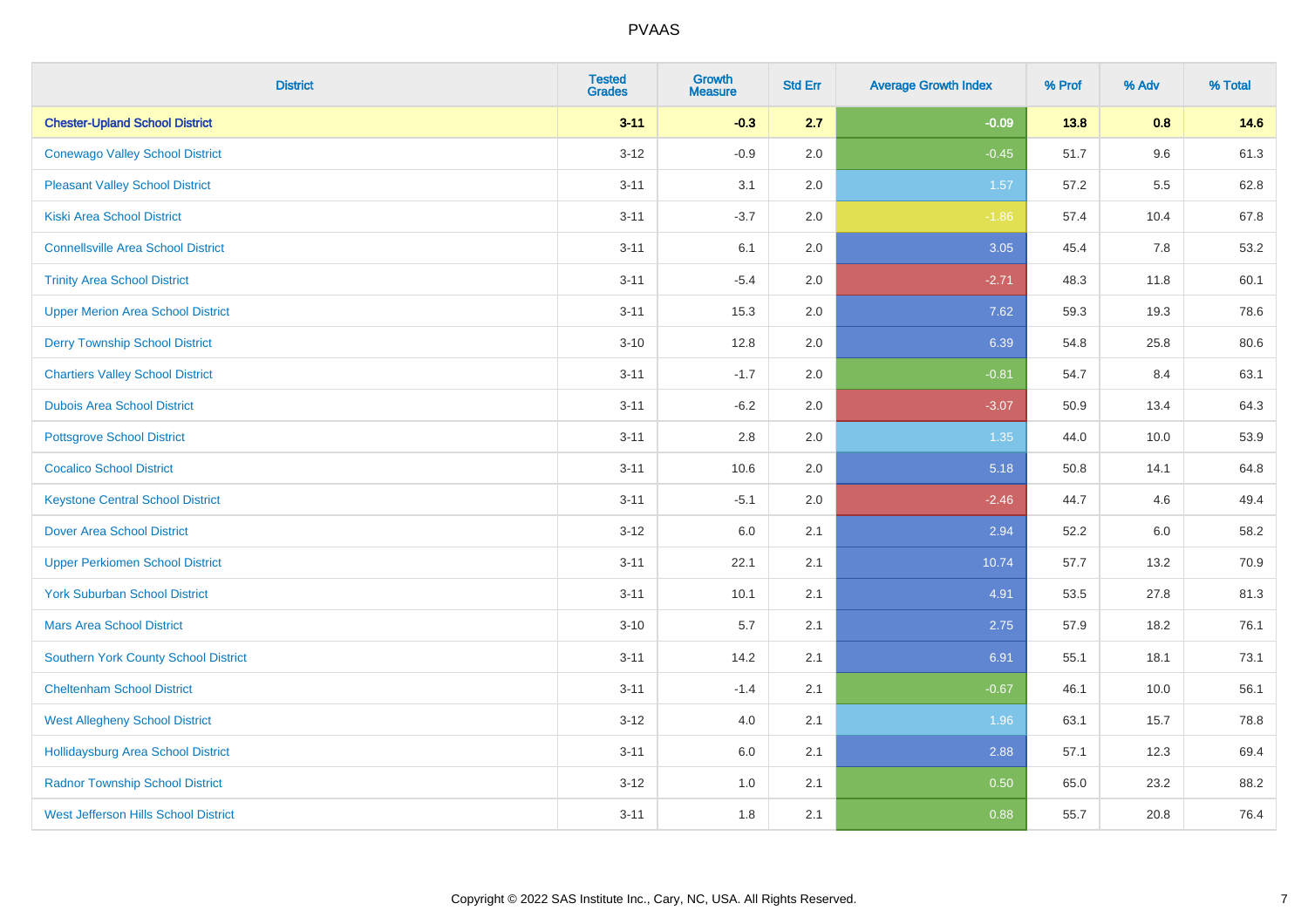| <b>District</b>                                 | <b>Tested</b><br><b>Grades</b> | <b>Growth</b><br><b>Measure</b> | <b>Std Err</b> | <b>Average Growth Index</b> | % Prof | % Adv   | % Total |
|-------------------------------------------------|--------------------------------|---------------------------------|----------------|-----------------------------|--------|---------|---------|
| <b>Chester-Upland School District</b>           | $3 - 11$                       | $-0.3$                          | 2.7            | $-0.09$                     | 13.8   | 0.8     | 14.6    |
| <b>Montour School District</b>                  | $3 - 11$                       | $-1.8$                          | 2.1            | $-0.88$                     | 61.4   | 15.1    | 76.5    |
| <b>William Penn School District</b>             | $3-12$                         | 8.3                             | 2.1            | 3.99                        | 35.6   | $3.0\,$ | 38.7    |
| Phoenixville Area School District               | $3 - 11$                       | $-1.7$                          | 2.1            | $-0.83$                     | 59.9   | 10.6    | 70.5    |
| <b>Spring Grove Area School District</b>        | $3 - 11$                       | 5.6                             | 2.1            | 2.68                        | 55.1   | 15.0    | 70.1    |
| <b>Gettysburg Area School District</b>          | $3 - 11$                       | $-4.0$                          | 2.1            | $-1.89$                     | 45.3   | 14.0    | 59.3    |
| <b>Manheim Central School District</b>          | $3 - 11$                       | 2.1                             | 2.1            | 1.01                        | 53.2   | 11.6    | 64.8    |
| <b>Interboro School District</b>                | $3 - 12$                       | $-7.3$                          | 2.1            | $-3.43$                     | 46.6   | 4.8     | 51.4    |
| <b>York City School District</b>                | $3-12$                         | $-28.9$                         | 2.1            | $-13.59$                    | 6.0    | $0.3\,$ | 6.2     |
| <b>Harrisburg City School District</b>          | $3 - 11$                       | $-0.4$                          | 2.1            | $-0.19$                     | 15.1   | 0.4     | 15.5    |
| <b>Twin Valley School District</b>              | $3 - 12$                       | $-3.6$                          | 2.1            | $-1.69$                     | 49.6   | 7.1     | 56.8    |
| Juniata County School District                  | $3 - 12$                       | $-4.9$                          | 2.1            | $-2.26$                     | 38.5   | 2.9     | 41.4    |
| <b>Hampton Township School District</b>         | $3 - 11$                       | 5.1                             | 2.2            | 2.35                        | 54.0   | 28.2    | 82.2    |
| <b>Fleetwood Area School District</b>           | $3 - 10$                       | 12.2                            | 2.2            | 5.68                        | 53.5   | 11.6    | 65.2    |
| Pennsylvania Leadership Charter School          | $3 - 11$                       | 4.6                             | 2.2            | 2.13                        | 55.4   | 11.2    | 66.7    |
| <b>Abington Heights School District</b>         | $3 - 11$                       | 13.5                            | 2.2            | 6.27                        | 58.3   | 16.2    | 74.5    |
| <b>Crawford Central School District</b>         | $3 - 11$                       | $-4.7$                          | 2.2            | $-2.15$                     | 40.6   | 10.5    | 51.1    |
| <b>Lower Moreland Township School District</b>  | $3 - 11$                       | 2.0                             | 2.2            | 0.95                        | 62.8   | 17.0    | 79.8    |
| <b>Upper Moreland Township School District</b>  | $3 - 11$                       | $-5.0$                          | 2.2            | $-2.31$                     | 57.9   | 4.0     | 61.9    |
| <b>Eastern Lancaster County School District</b> | $3-12$                         | 4.5                             | 2.2            | 2.09                        | 46.3   | 11.4    | 57.6    |
| <b>Plum Borough School District</b>             | $3 - 11$                       | $-11.3$                         | 2.2            | $-5.19$                     | 51.1   | 9.0     | 60.1    |
| <b>Greencastle-Antrim School District</b>       | $3 - 11$                       | $-3.0$                          | 2.2            | $-1.36$                     | 62.4   | 9.9     | 72.3    |
| <b>Bellefonte Area School District</b>          | $3 - 11$                       | $-0.4$                          | 2.2            | $-0.17$                     | 47.6   | 10.6    | 58.2    |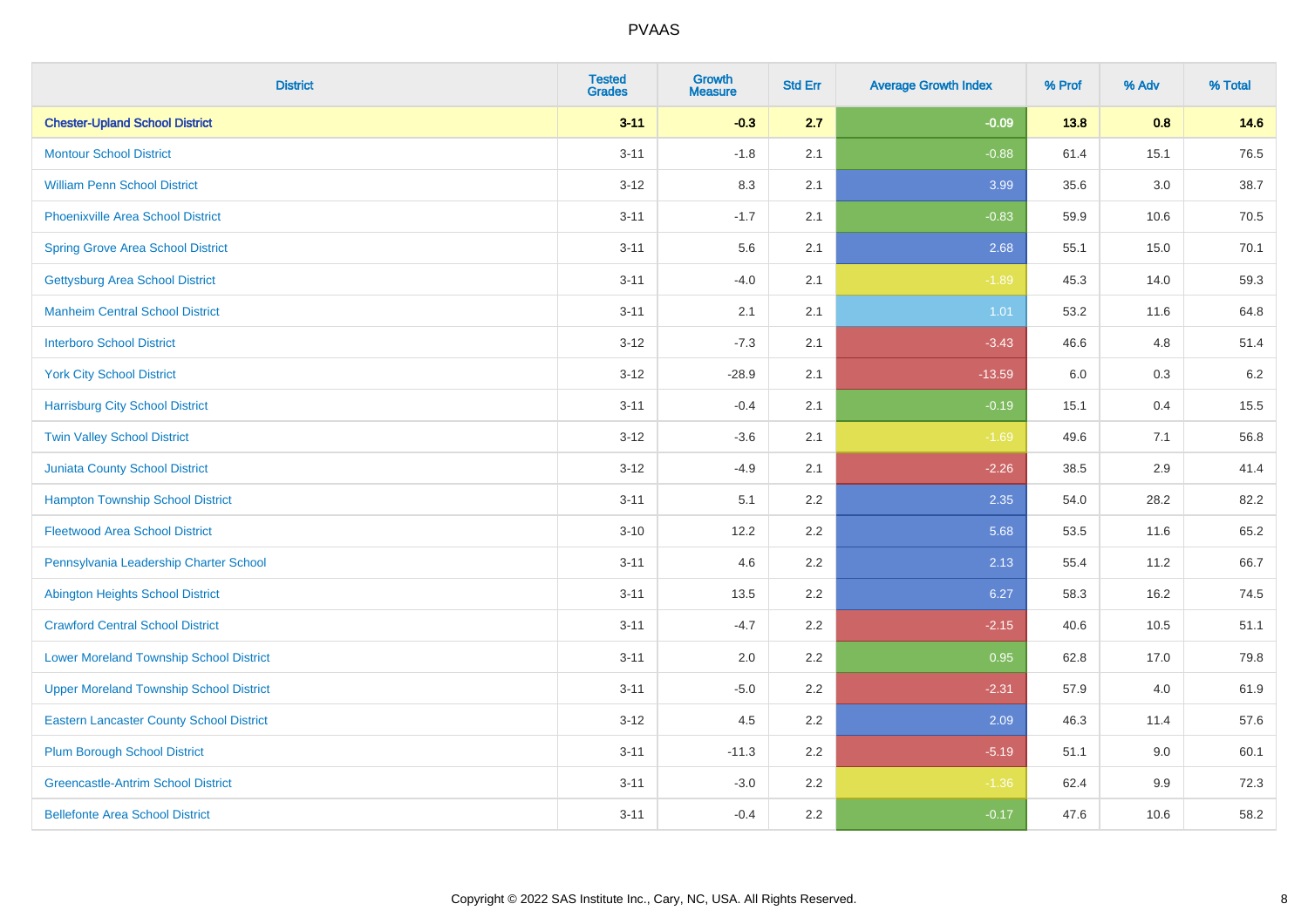| <b>District</b>                               | <b>Tested</b><br><b>Grades</b> | <b>Growth</b><br><b>Measure</b> | <b>Std Err</b> | <b>Average Growth Index</b> | % Prof | % Adv | % Total |
|-----------------------------------------------|--------------------------------|---------------------------------|----------------|-----------------------------|--------|-------|---------|
| <b>Chester-Upland School District</b>         | $3 - 11$                       | $-0.3$                          | 2.7            | $-0.09$                     | 13.8   | 0.8   | 14.6    |
| <b>Gateway School District</b>                | $3 - 11$                       | $0.8\,$                         | 2.2            | 0.38                        | 52.1   | 13.8  | 65.9    |
| <b>Penncrest School District</b>              | $3 - 11$                       | 5.7                             | 2.2            | 2.57                        | 47.2   | 7.1   | 54.3    |
| <b>New Foundations Charter School</b>         | $3 - 11$                       | 5.4                             | 2.2            | 2.41                        | 47.2   | 2.5   | 49.8    |
| <b>Dallas School District</b>                 | $3 - 11$                       | $-2.5$                          | 2.2            | $-1.12$                     | 54.9   | 7.6   | 62.4    |
| <b>Eastern Lebanon County School District</b> | $3 - 11$                       | 8.6                             | 2.2            | 3.84                        | 48.8   | 11.4  | 60.3    |
| <b>Conrad Weiser Area School District</b>     | $3 - 11$                       | 3.6                             | 2.2            | 1.63                        | 52.1   | 2.1   | 54.2    |
| <b>Tunkhannock Area School District</b>       | $3 - 11$                       | 2.3                             | 2.2            | 1.01                        | 44.9   | 9.6   | 54.6    |
| <b>Lehighton Area School District</b>         | $3 - 11$                       | $-1.6$                          | 2.3            | $-0.70$                     | 51.1   | 5.6   | 56.7    |
| <b>Blue Mountain School District</b>          | $3 - 10$                       | $-5.8$                          | 2.3            | $-2.56$                     | 46.6   | 8.5   | 55.1    |
| Southern Lehigh School District               | $3 - 11$                       | $-0.4$                          | 2.3            | $-0.17$                     | 66.1   | 11.9  | 78.0    |
| <b>Pottsville Area School District</b>        | $3 - 12$                       | 4.4                             | 2.3            | 1.94                        | 44.8   | 5.4   | 50.2    |
| <b>Somerset Area School District</b>          | $3 - 11$                       | $-4.4$                          | 2.3            | $-1.93$                     | 44.4   | 14.9  | 59.3    |
| <b>Tuscarora School District</b>              | $3 - 11$                       | $-0.6$                          | 2.3            | $-0.27$                     | 45.1   | 8.1   | 53.2    |
| 21st Century Cyber Charter School             | $6 - 12$                       | 5.7                             | 2.3            | 2.50                        | 56.7   | 8.3   | 65.0    |
| <b>Wallenpaupack Area School District</b>     | $3 - 11$                       | $-7.1$                          | 2.3            | $-3.09$                     | 40.8   | 2.4   | 43.1    |
| <b>Indiana Area School District</b>           | $3 - 11$                       | $-5.3$                          | 2.3            | $-2.28$                     | 47.6   | 18.4  | 66.1    |
| <b>Chichester School District</b>             | $3 - 11$                       | $-2.7$                          | 2.3            | $-1.17$                     | 44.6   | 6.6   | 51.2    |
| <b>West York Area School District</b>         | $3 - 12$                       | 3.2                             | 2.3            | 1.38                        | 53.8   | 4.4   | 58.2    |
| Selinsgrove Area School District              | $3 - 12$                       | 8.3                             | 2.3            | 3.54                        | 56.8   | 10.0  | 66.8    |
| Lehigh Valley Academy Regional Charter School | $3 - 11$                       | 0.7                             | 2.3            | 0.32                        | 46.3   | 5.0   | 51.4    |
| <b>Blackhawk School District</b>              | $3 - 11$                       | 4.7                             | 2.3            | 2.01                        | 55.8   | 8.8   | 64.6    |
| Northwestern Lehigh School District           | $3 - 11$                       | 2.2                             | 2.3            | 0.93                        | 53.3   | 9.7   | 63.0    |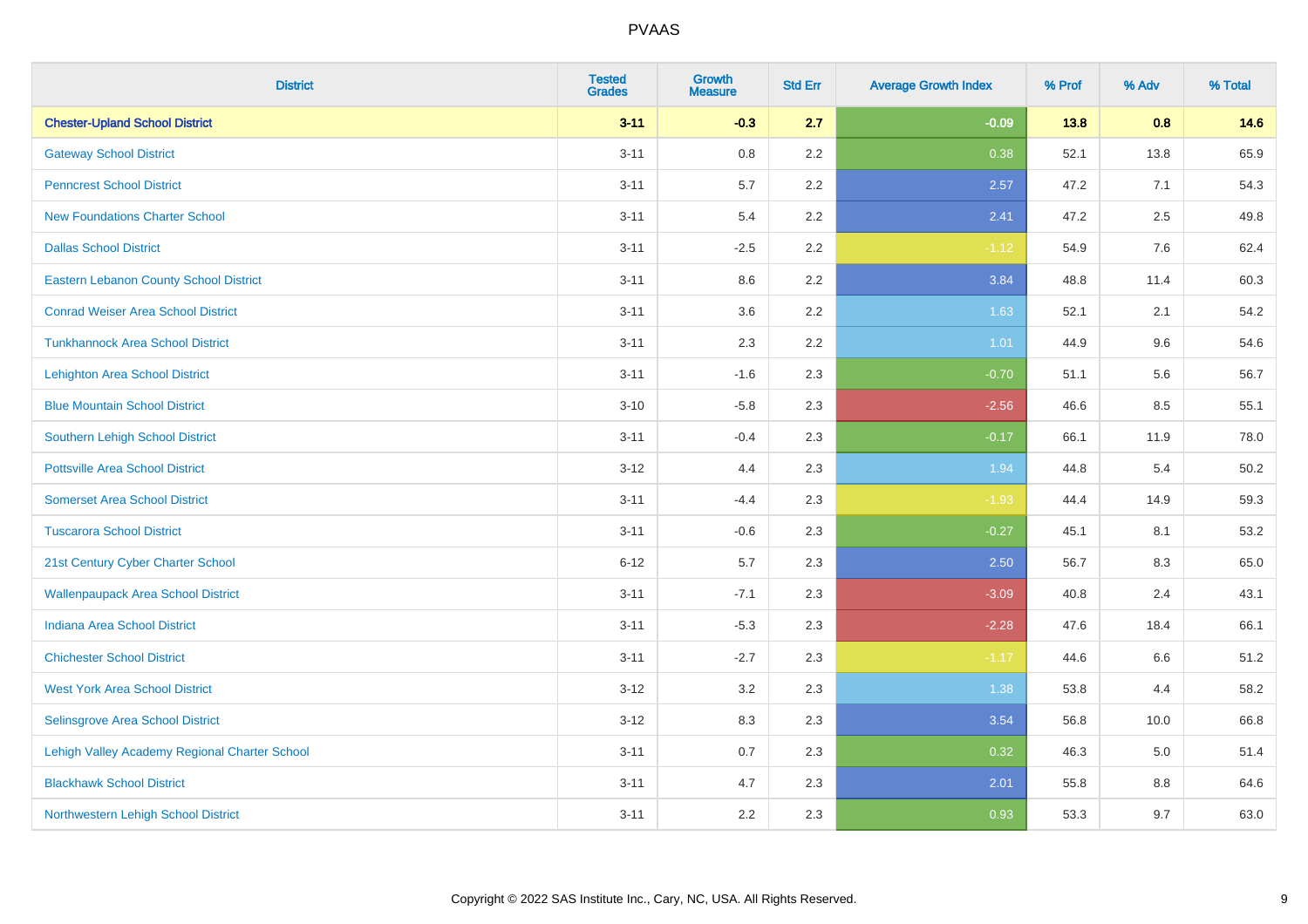| <b>District</b>                               | <b>Tested</b><br><b>Grades</b> | Growth<br><b>Measure</b> | <b>Std Err</b> | <b>Average Growth Index</b> | % Prof | % Adv   | % Total |
|-----------------------------------------------|--------------------------------|--------------------------|----------------|-----------------------------|--------|---------|---------|
| <b>Chester-Upland School District</b>         | $3 - 11$                       | $-0.3$                   | 2.7            | $-0.09$                     | 13.8   | 0.8     | 14.6    |
| <b>Crestwood School District</b>              | $3 - 11$                       | $-0.4$                   | 2.4            | $-0.17$                     | 57.4   | 17.0    | 74.4    |
| <b>Greensburg Salem School District</b>       | $3 - 11$                       | $-4.4$                   | 2.4            | $-1.88$                     | 47.6   | 4.9     | 52.4    |
| <b>Scranton School District</b>               | $3 - 12$                       | $-2.9$                   | 2.4            | $-1.22$                     | 45.6   | 3.6     | 49.1    |
| <b>Laurel Highlands School District</b>       | $3 - 11$                       | 4.3                      | 2.4            | 1.81                        | 44.9   | 9.6     | 54.5    |
| <b>Rose Tree Media School District</b>        | $3 - 10$                       | $-25.6$                  | 2.4            | $-10.76$                    | 54.8   | 6.4     | 61.2    |
| Octorara Area School District                 | $3 - 11$                       | 9.1                      | 2.4            | 3.82                        | 52.1   | 8.5     | 60.6    |
| <b>Wyoming Valley West School District</b>    | $3 - 11$                       | $-2.2$                   | 2.4            | $-0.91$                     | 49.4   | 3.0     | 52.4    |
| <b>Pottstown School District</b>              | $3 - 12$                       | $-4.0$                   | 2.4            | $-1.68$                     | 29.8   | 1.2     | 31.0    |
| <b>Hermitage School District</b>              | $3 - 12$                       | 3.8                      | 2.4            | 1.60                        | 57.5   | 9.3     | 66.8    |
| South Eastern School District                 | $3 - 11$                       | 0.9                      | 2.4            | 0.39                        | 54.8   | 6.6     | 61.4    |
| <b>Bradford Area School District</b>          | $3-12$                         | $-9.3$                   | 2.4            | $-3.87$                     | 45.8   | 8.3     | 54.2    |
| <b>Wallingford-Swarthmore School District</b> | $3 - 10$                       | 0.9                      | 2.4            | 0.38                        | 64.4   | 22.7    | 87.1    |
| <b>North Schuylkill School District</b>       | $3 - 11$                       | $-1.0$                   | 2.4            | $-0.42$                     | 41.8   | 5.1     | 46.8    |
| <b>Mckeesport Area School District</b>        | $3 - 12$                       | 9.0                      | 2.4            | 3.72                        | 31.0   | 4.5     | 35.5    |
| <b>Donegal School District</b>                | $3 - 12$                       | 3.1                      | 2.4            | 1.29                        | 60.6   | 9.1     | 69.7    |
| <b>Grove City Area School District</b>        | $3 - 12$                       | 5.1                      | 2.4            | 2.09                        | 36.4   | 16.5    | 52.8    |
| <b>New Castle Area School District</b>        | $3 - 12$                       | $-6.4$                   | 2.4            | $-2.66$                     | 32.5   | 4.3     | 36.8    |
| <b>Wayne Highlands School District</b>        | $3 - 11$                       | 7.8                      | 2.4            | 3.23                        | 52.3   | 13.1    | 65.4    |
| Albert Gallatin Area School District          | $3 - 11$                       | $-0.8$                   | 2.4            | $-0.32$                     | 54.5   | 10.0    | 64.6    |
| <b>Marple Newtown School District</b>         | $3 - 11$                       | 2.0                      | 2.4            | 0.81                        | 57.6   | 12.8    | 70.4    |
| <b>Universal Audenried Charter School</b>     | $9 - 11$                       | $-5.8$                   | 2.4            | $-2.40$                     | 14.6   | $0.0\,$ | 14.6    |
| <b>Ringgold School District</b>               | $3 - 11$                       | $-14.7$                  | 2.4            | $-6.04$                     | 41.5   | 7.9     | 49.4    |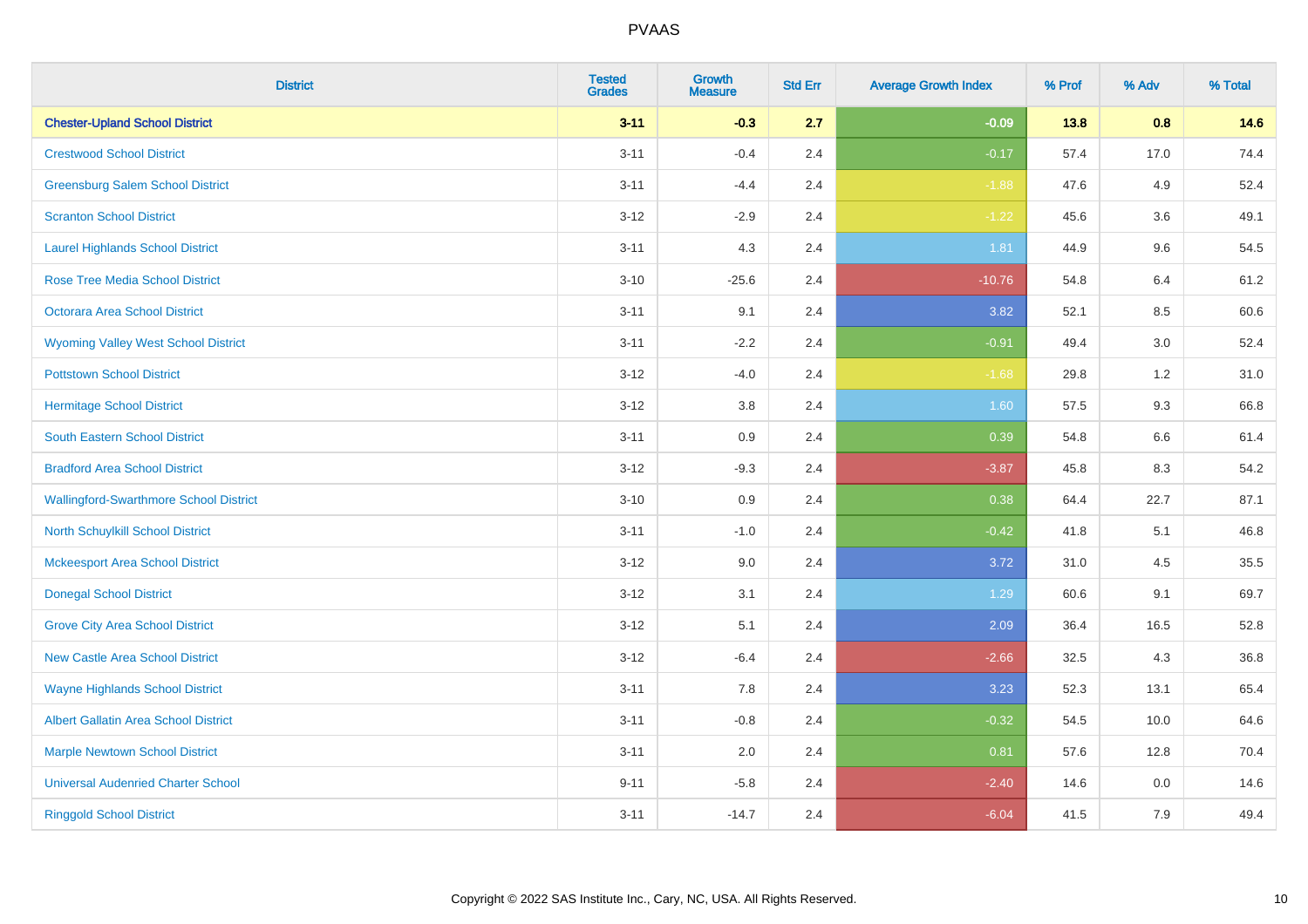| <b>District</b>                                                       | <b>Tested</b><br><b>Grades</b> | <b>Growth</b><br><b>Measure</b> | <b>Std Err</b> | <b>Average Growth Index</b> | % Prof | % Adv | % Total |
|-----------------------------------------------------------------------|--------------------------------|---------------------------------|----------------|-----------------------------|--------|-------|---------|
| <b>Chester-Upland School District</b>                                 | $3 - 11$                       | $-0.3$                          | 2.7            | $-0.09$                     | 13.8   | 0.8   | 14.6    |
| <b>Valley View School District</b>                                    | $3 - 11$                       | 18.1                            | 2.4            | 7.42                        | 53.7   | 14.7  | 68.4    |
| <b>Central Valley School District</b>                                 | $3 - 10$                       | 4.8                             | 2.4            | 1.98                        | 56.9   | 9.0   | 65.9    |
| <b>Beaver Area School District</b>                                    | $3 - 10$                       | 4.7                             | 2.4            | 1.94                        | 57.4   | 16.8  | 74.2    |
| <b>Big Spring School District</b>                                     | $3 - 11$                       | $-9.8$                          | 2.4            | $-4.00$                     | 38.6   | 8.9   | 47.5    |
| <b>Elizabeth Forward School District</b>                              | $3 - 11$                       | $-8.4$                          | 2.4            | $-3.41$                     | 51.7   | 4.0   | 55.7    |
| Northern Lebanon School District                                      | $3 - 11$                       | 0.4                             | 2.5            | 0.15                        | 28.0   | 3.0   | 31.0    |
| South Williamsport Area School District                               | $3 - 10$                       | $-5.7$                          | 2.5            | $-2.30$                     | 45.5   | 4.5   | 50.0    |
| Hamburg Area School District                                          | $3 - 11$                       | 8.9                             | 2.5            | 3.63                        | 43.5   | 8.2   | 51.7    |
| East Pennsboro Area School District                                   | $3 - 11$                       | $-4.2$                          | 2.5            | $-1.71$                     | 60.8   | 8.5   | 69.3    |
| <b>Littlestown Area School District</b>                               | $3 - 11$                       | 11.4                            | 2.5            | 4.62                        | 55.2   | 10.4  | 65.6    |
| <b>Saucon Valley School District</b>                                  | $3 - 11$                       | 14.7                            | 2.5            | 5.98                        | 48.7   | 20.2  | 69.0    |
| Esperanza Academy Charter School                                      | $4 - 11$                       | 4.0                             | 2.5            | 1.61                        | 32.4   | 0.7   | 33.1    |
| <b>Fort Leboeuf School District</b>                                   | $3 - 11$                       | 11.7                            | 2.5            | 4.73                        | 48.5   | 21.1  | 69.6    |
| <b>Milton Area School District</b>                                    | $3 - 11$                       | $-8.7$                          | 2.5            | $-3.52$                     | 45.4   | 6.9   | 52.3    |
| <b>Freeport Area School District</b>                                  | $3 - 10$                       | 9.7                             | 2.5            | 3.91                        | 57.5   | 17.8  | 75.3    |
| <b>Bucks County Technical High School</b>                             | $9 - 10$                       | $-12.0$                         | 2.5            | $-4.84$                     | 35.9   | 3.2   | 39.2    |
| Preparatory Charter School Of Mathematics, Science, Tech, And Careers | $9 - 10$                       | $-4.0$                          | 2.5            | $-1.59$                     | 15.0   | 0.0   | 15.0    |
| <b>Shikellamy School District</b>                                     | $3 - 10$                       | $-22.3$                         | 2.5            | $-8.92$                     | 33.3   | 6.1   | 39.5    |
| <b>West Perry School District</b>                                     | $3 - 11$                       | 12.5                            | 2.5            | 4.99                        | 56.6   | 8.4   | 65.0    |
| <b>Tyrone Area School District</b>                                    | $3 - 12$                       | 19.7                            | 2.5            | 7.87                        | 60.4   | 16.7  | 77.1    |
| Mifflinburg Area School District                                      | $3 - 11$                       | $-15.8$                         | 2.5            | $-6.30$                     | 42.4   | 4.0   | 46.4    |
| <b>Collegium Charter School</b>                                       | $3 - 10$                       | 5.9                             | 2.5            | 2.33                        | 38.1   | 7.9   | 46.0    |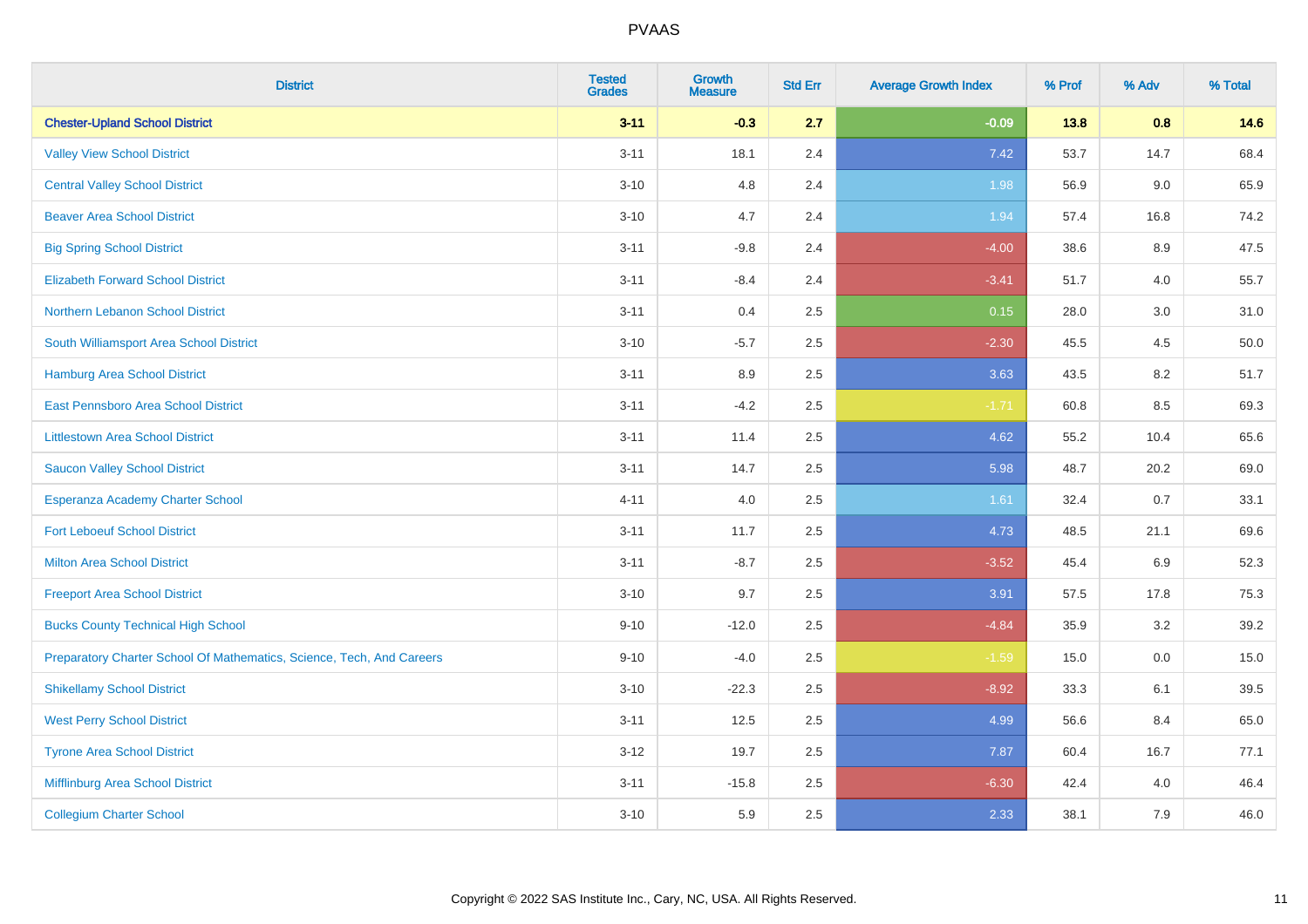| <b>District</b>                                    | <b>Tested</b><br><b>Grades</b> | <b>Growth</b><br><b>Measure</b> | <b>Std Err</b> | <b>Average Growth Index</b> | % Prof | % Adv   | % Total |
|----------------------------------------------------|--------------------------------|---------------------------------|----------------|-----------------------------|--------|---------|---------|
| <b>Chester-Upland School District</b>              | $3 - 11$                       | $-0.3$                          | 2.7            | $-0.09$                     | 13.8   | 0.8     | 14.6    |
| South Butler County School District                | $3 - 10$                       | 3.9                             | 2.5            | 1.54                        | 53.1   | 16.6    | 69.7    |
| <b>Schuylkill Valley School District</b>           | $3 - 11$                       | 1.4                             | 2.5            | 0.56                        | 55.1   | 10.2    | 65.3    |
| <b>Athens Area School District</b>                 | $3 - 11$                       | 1.6                             | 2.5            | 0.64                        | 46.9   | 7.6     | 54.5    |
| Tamaqua Area School District                       | $3 - 12$                       | $-8.2$                          | 2.5            | $-3.24$                     | 44.5   | 1.9     | 46.4    |
| <b>Slippery Rock Area School District</b>          | $3 - 11$                       | $-6.3$                          | 2.5            | $-2.51$                     | 56.2   | 9.5     | 65.7    |
| <b>Central Cambria School District</b>             | $3 - 11$                       | 3.0                             | 2.5            | 1.17                        | 56.2   | 9.7     | 66.0    |
| <b>Spring Cove School District</b>                 | $3 - 11$                       | 3.4                             | 2.5            | 1.33                        | 47.8   | 12.7    | 60.4    |
| <b>Lincoln Park Performing Arts Charter School</b> | $7 - 11$                       | 3.6                             | 2.5            | 1.42                        | 59.6   | 14.7    | 74.3    |
| <b>Montoursville Area School District</b>          | $3 - 12$                       | 10.8                            | 2.5            | 4.24                        | 44.6   | 20.1    | 64.8    |
| <b>Jersey Shore Area School District</b>           | $3 - 11$                       | 0.5                             | 2.6            | 0.21                        | 47.1   | 9.2     | 56.2    |
| <b>Agora Cyber Charter School</b>                  | $3 - 11$                       | 5.8                             | 2.6            | 2.28                        | 42.8   | 6.6     | 49.4    |
| Saint Marys Area School District                   | $3 - 11$                       | 7.8                             | 2.6            | 3.04                        | 57.0   | $8.2\,$ | 65.2    |
| <b>Penn Hills School District</b>                  | $3 - 11$                       | $-7.6$                          | 2.6            | $-2.94$                     | 33.1   | 0.7     | 33.8    |
| <b>Greater Johnstown School District</b>           | $3 - 11$                       | $-3.1$                          | 2.6            | $-1.19$                     | 26.1   | 0.0     | 26.1    |
| <b>Dauphin County Technical School</b>             | $9 - 11$                       | $-45.5$                         | 2.6            | $-17.72$                    | 14.4   | 2.5     | 16.9    |
| <b>Conneaut School District</b>                    | $3 - 12$                       | $-7.5$                          | 2.6            | $-2.91$                     | 38.4   | 7.4     | 45.8    |
| <b>Middletown Area School District</b>             | $3 - 11$                       | $-5.3$                          | 2.6            | $-2.05$                     | 46.4   | 5.3     | 51.7    |
| <b>Eastern York School District</b>                | $3 - 11$                       | 9.6                             | 2.6            | 3.71                        | 56.3   | 12.6    | 68.9    |
| <b>Berwick Area School District</b>                | $3 - 11$                       | $-9.3$                          | 2.6            | $-3.59$                     | 42.1   | 5.5     | 47.6    |
| <b>Mount Pleasant Area School District</b>         | $3 - 11$                       | $-5.0$                          | 2.6            | $-1.93$                     | 52.6   | 0.0     | 52.6    |
| <b>Wyomissing Area School District</b>             | $3 - 12$                       | $0.8\,$                         | 2.6            | 0.33                        | 55.7   | 17.6    | 73.3    |
| <b>Lewisburg Area School District</b>              | $3 - 11$                       | $-2.7$                          | 2.6            | $-1.03$                     | 57.0   | 18.5    | 75.6    |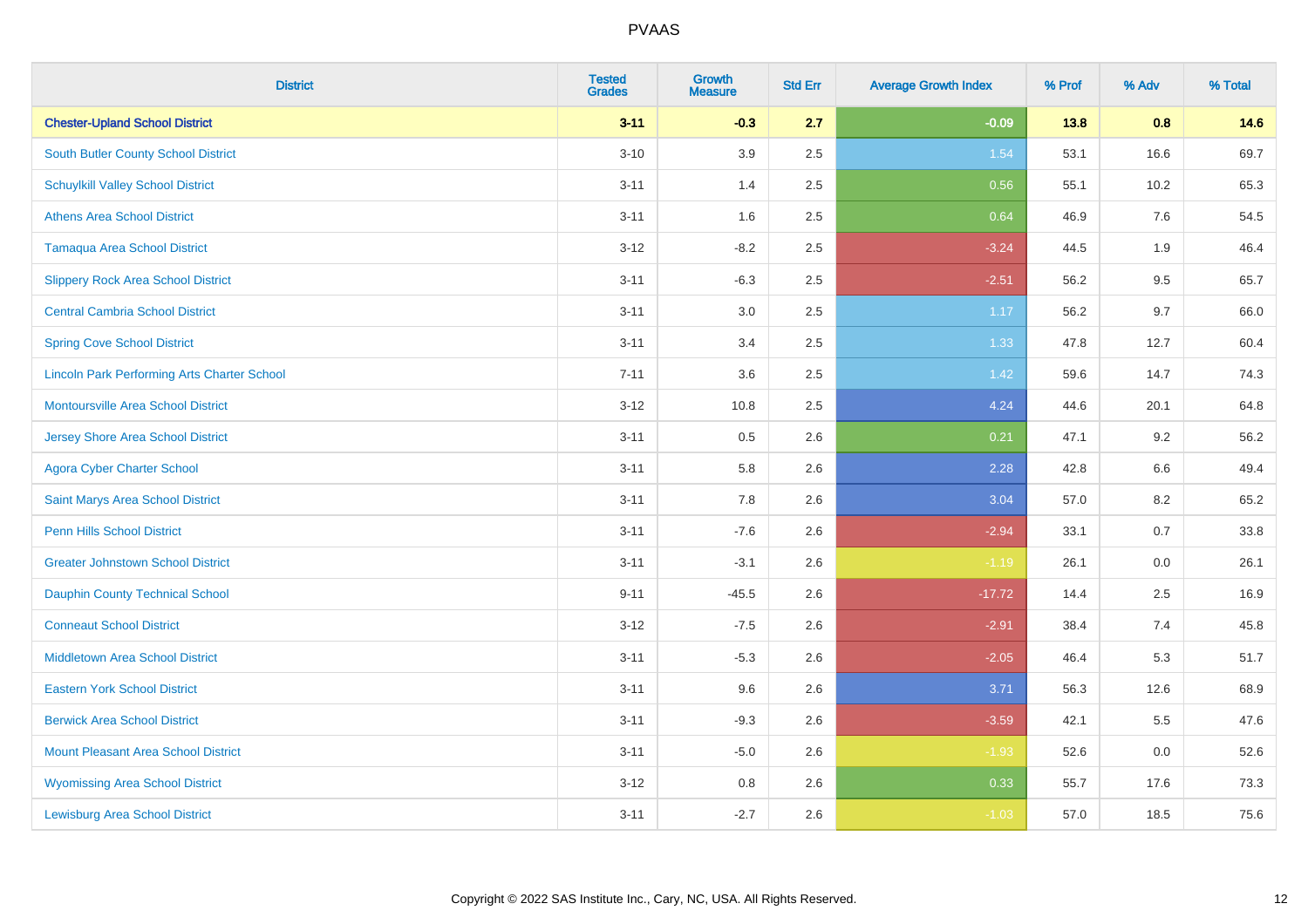| <b>District</b>                                | <b>Tested</b><br><b>Grades</b> | <b>Growth</b><br><b>Measure</b> | <b>Std Err</b> | <b>Average Growth Index</b> | % Prof | % Adv | % Total |
|------------------------------------------------|--------------------------------|---------------------------------|----------------|-----------------------------|--------|-------|---------|
| <b>Chester-Upland School District</b>          | $3 - 11$                       | $-0.3$                          | 2.7            | $-0.09$                     | 13.8   | 0.8   | 14.6    |
| <b>Central Columbia School District</b>        | $3 - 12$                       | $-4.8$                          | 2.6            | $-1.86$                     | 53.7   | 14.8  | 68.5    |
| <b>Wilson Area School District</b>             | $3 - 11$                       | 6.0                             | 2.6            | 2.30                        | 48.7   | 8.5   | 57.2    |
| <b>Fairview School District</b>                | $3 - 11$                       | 3.4                             | 2.6            | 1.32                        | 57.2   | 17.6  | 74.8    |
| Lehigh Valley Charter High School For The Arts | $9 - 10$                       | 7.3                             | 2.6            | 2.82                        | 62.3   | 18.2  | 80.5    |
| <b>Wyoming Area School District</b>            | $3 - 10$                       | $-1.3$                          | 2.6            | $-0.50$                     | 53.8   | 10.8  | 64.6    |
| <b>Quaker Valley School District</b>           | $3 - 11$                       | $-2.8$                          | 2.6            | $-1.08$                     | 55.2   | 13.2  | 68.4    |
| <b>Sharon City School District</b>             | $3 - 11$                       | 4.9                             | 2.6            | 1.87                        | 48.2   | 5.3   | 53.4    |
| <b>Mcguffey School District</b>                | $3 - 11$                       | 2.1                             | 2.6            | 0.81                        | 57.7   | 3.1   | 60.8    |
| <b>Corry Area School District</b>              | $3 - 11$                       | $-5.3$                          | 2.6            | $-2.03$                     | 38.5   | 6.0   | 44.5    |
| <b>Woodland Hills School District</b>          | $3-12$                         | 3.2                             | 2.6            | 1.22                        | 31.4   | 3.6   | 35.0    |
| Ambridge Area School District                  | $3 - 12$                       | 9.1                             | 2.6            | 3.46                        | 50.4   | 10.7  | 61.1    |
| <b>Bedford Area School District</b>            | $3 - 11$                       | 2.5                             | 2.6            | 0.93                        | 48.5   | 10.0  | 58.5    |
| <b>Clearfield Area School District</b>         | $3 - 10$                       | $-9.4$                          | 2.6            | $-3.56$                     | 43.0   | 3.1   | 46.1    |
| <b>Keystone Oaks School District</b>           | $3 - 11$                       | $5.5\,$                         | 2.6            | 2.07                        | 53.2   | 12.1  | 65.4    |
| <b>Danville Area School District</b>           | $3 - 11$                       | 0.4                             | 2.6            | 0.15                        | 57.4   | 18.4  | 75.7    |
| <b>Oil City Area School District</b>           | $3 - 11$                       | $-2.9$                          | 2.6            | $-1.08$                     | 44.4   | 5.8   | 50.2    |
| <b>Belle Vernon Area School District</b>       | $3 - 11$                       | 6.5                             | 2.6            | 2.44                        | 55.6   | 11.1  | 66.7    |
| <b>Titusville Area School District</b>         | $3 - 11$                       | $-13.2$                         | 2.6            | $-4.99$                     | 43.2   | 4.8   | 48.0    |
| <b>Harbor Creek School District</b>            | $3 - 11$                       | $-7.1$                          | 2.7            | $-2.67$                     | 48.8   | 15.2  | 64.0    |
| <b>City CHS</b>                                | $10 - 11$                      | 13.6                            | 2.7            | 5.12                        | 45.8   | 3.0   | 48.8    |
| Pen Argyl Area School District                 | $3 - 12$                       | 9.2                             | 2.7            | 3.46                        | 50.0   | 12.6  | 62.6    |
| <b>Forest Hills School District</b>            | $3 - 11$                       | $-7.3$                          | 2.7            | $-2.74$                     | 41.1   | 13.7  | 54.8    |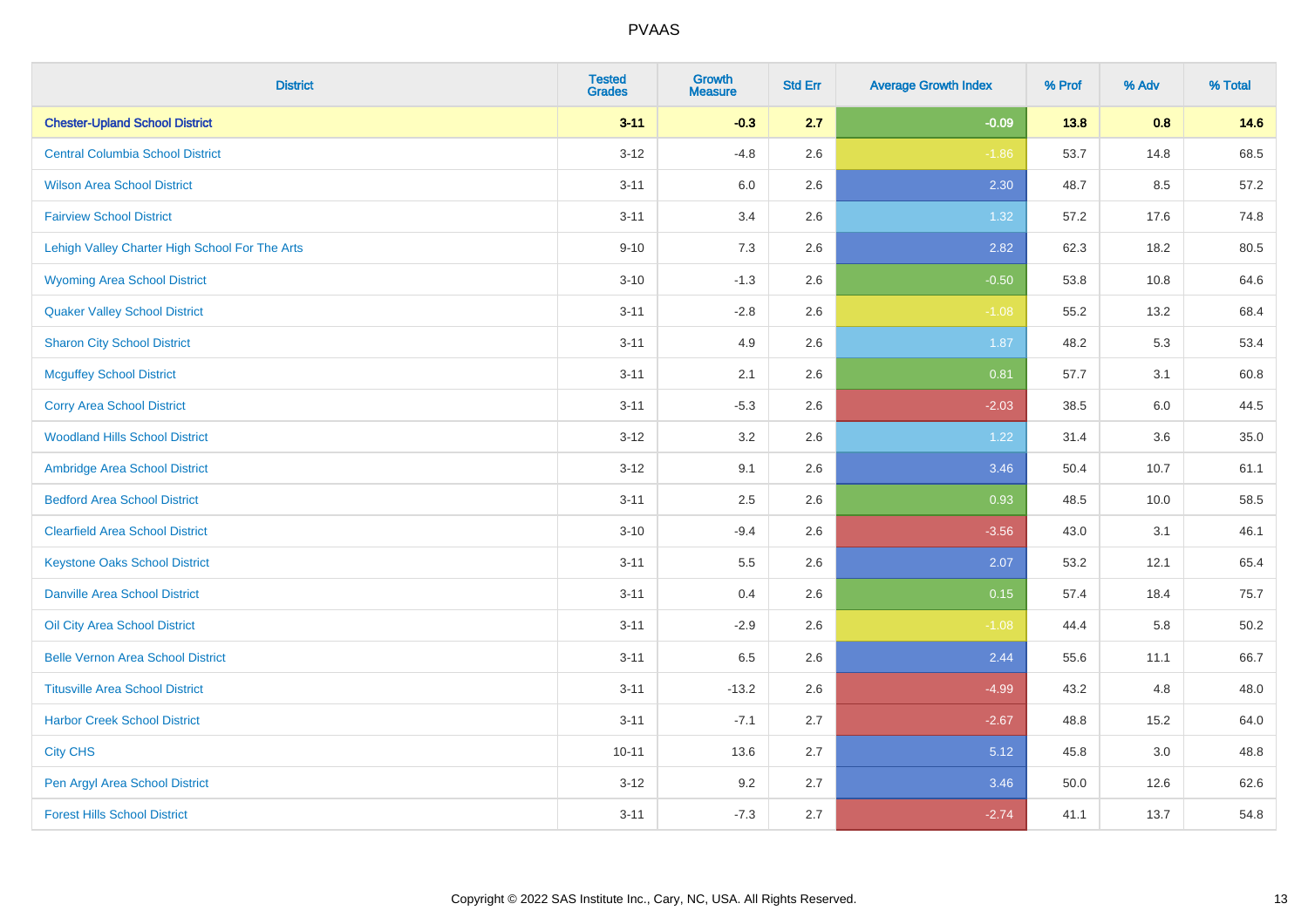| <b>District</b>                                  | <b>Tested</b><br><b>Grades</b> | Growth<br><b>Measure</b> | <b>Std Err</b> | <b>Average Growth Index</b> | % Prof | % Adv   | % Total |
|--------------------------------------------------|--------------------------------|--------------------------|----------------|-----------------------------|--------|---------|---------|
| <b>Chester-Upland School District</b>            | $3 - 11$                       | $-0.3$                   | 2.7            | $-0.09$                     | 13.8   | 0.8     | 14.6    |
| Jim Thorpe Area School District                  | $3 - 11$                       | $-5.8$                   | 2.7            | $-2.19$                     | 33.3   | 7.4     | 40.7    |
| <b>South Park School District</b>                | $3 - 11$                       | $-11.3$                  | 2.7            | $-4.23$                     | 53.5   | 13.7    | 67.3    |
| Penn Cambria School District                     | $3 - 11$                       | $-0.0$                   | 2.7            | $-0.01$                     | 61.5   | 7.7     | 69.2    |
| <b>Highlands School District</b>                 | $3 - 11$                       | $-7.4$                   | 2.7            | $-2.76$                     | 44.4   | 3.7     | 48.2    |
| Susquehanna Township School District             | $3-12$                         | $-5.8$                   | 2.7            | $-2.17$                     | 36.0   | 5.6     | 41.6    |
| <b>Deer Lakes School District</b>                | $3 - 11$                       | 17.0                     | 2.7            | 6.32                        | 61.5   | 16.4    | 77.9    |
| <b>Hopewell Area School District</b>             | $3 - 11$                       | 2.6                      | 2.7            | 0.97                        | 58.4   | 4.0     | 62.4    |
| <b>Wattsburg Area School District</b>            | $3 - 11$                       | 6.5                      | 2.7            | 2.43                        | 42.7   | 7.6     | 50.3    |
| Southern Tioga School District                   | $3 - 11$                       | $-11.5$                  | 2.7            | $-4.25$                     | 47.8   | 6.4     | 54.3    |
| <b>Brandywine Heights Area School District</b>   | $3 - 11$                       | $-4.9$                   | 2.7            | $-1.81$                     | 49.2   | 8.2     | 57.4    |
| <b>East Lycoming School District</b>             | $3 - 11$                       | $-6.0$                   | 2.7            | $-2.24$                     | 48.3   | 4.2     | 52.5    |
| <b>Annville-Cleona School District</b>           | $3 - 12$                       | $-12.1$                  | 2.7            | $-4.46$                     | 34.9   | $7.8\,$ | 42.6    |
| <b>Midd-West School District</b>                 | $3 - 11$                       | 10.3                     | 2.7            | 3.80                        | 58.0   | 13.4    | 71.4    |
| Community Academy Of Philadelphia Charter School | $3 - 11$                       | 5.8                      | 2.7            | 2.12                        | 26.7   | 0.9     | 27.6    |
| <b>MaST Community Charter School</b>             | $3 - 10$                       | $-4.1$                   | 2.7            | $-1.52$                     | 44.0   | 9.5     | 53.4    |
| <b>Chester-Upland School District</b>            | $3 - 11$                       | $-0.3$                   | 2.7            | $-0.09$                     | 13.8   | 0.8     | 14.6    |
| <b>Yough School District</b>                     | $3 - 10$                       | $-6.6$                   | 2.7            | $-2.43$                     | 50.8   | 4.0     | 54.8    |
| Huntingdon Area School District                  | $3 - 11$                       | $-2.0$                   | 2.7            | $-0.72$                     | 36.8   | 10.3    | 47.0    |
| Northern Lehigh School District                  | $3-12$                         | $-10.4$                  | 2.7            | $-3.82$                     | 28.0   | 9.3     | 37.3    |
| Lake-Lehman School District                      | $3 - 11$                       | 10.8                     | 2.7            | 3.93                        | 55.3   | 7.9     | 63.2    |
| <b>Bald Eagle Area School District</b>           | $3 - 11$                       | $-2.1$                   | 2.7            | $-0.75$                     | 48.4   | 9.4     | 57.7    |
| <b>Girard School District</b>                    | $3 - 11$                       | $-0.6$                   | 2.7            | $-0.22$                     | 53.9   | 15.6    | 69.6    |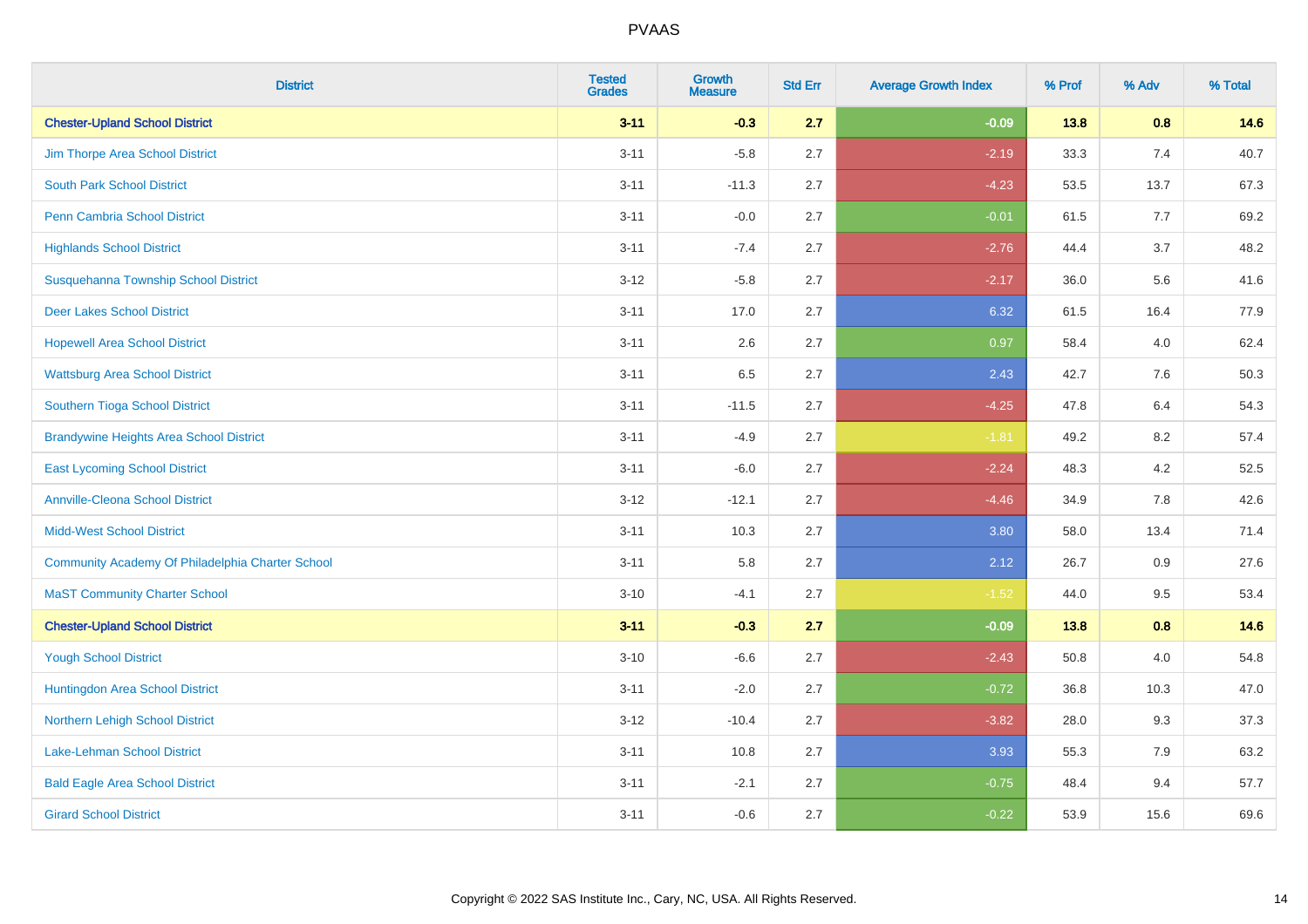| <b>District</b>                               | <b>Tested</b><br><b>Grades</b> | <b>Growth</b><br><b>Measure</b> | <b>Std Err</b> | <b>Average Growth Index</b> | % Prof | % Adv | % Total |
|-----------------------------------------------|--------------------------------|---------------------------------|----------------|-----------------------------|--------|-------|---------|
| <b>Chester-Upland School District</b>         | $3 - 11$                       | $-0.3$                          | 2.7            | $-0.09$                     | 13.8   | 0.8   | 14.6    |
| <b>Oley Valley School District</b>            | $3 - 11$                       | $-0.4$                          | 2.8            | $-0.15$                     | 43.1   | 12.9  | 56.0    |
| <b>Washington School District</b>             | $3 - 11$                       | $-4.9$                          | 2.8            | $-1.76$                     | 30.1   | 2.4   | 32.5    |
| <b>Towanda Area School District</b>           | $3 - 11$                       | 4.0                             | 2.8            | 1.44                        | 39.4   | 6.6   | 46.0    |
| <b>Greater Nanticoke Area School District</b> | $3-12$                         | 11.2                            | 2.8            | 4.01                        | 38.0   | 12.4  | 50.4    |
| <b>Susquenita School District</b>             | $3 - 11$                       | $-0.1$                          | 2.8            | $-0.01$                     | 47.7   | 10.1  | 57.8    |
| <b>Lakeland School District</b>               | $3 - 11$                       | 1.1                             | 2.8            | 0.38                        | 48.6   | 3.7   | 52.3    |
| <b>Westmont Hilltop School District</b>       | $3 - 11$                       | $-4.0$                          | 2.8            | $-1.40$                     | 36.3   | 13.3  | 49.6    |
| <b>Derry Area School District</b>             | $3 - 11$                       | 13.2                            | 2.8            | 4.69                        | 60.0   | 12.5  | 72.5    |
| <b>Central Greene School District</b>         | $3 - 11$                       | $-1.6$                          | 2.8            | $-0.55$                     | 54.2   | 2.8   | 57.0    |
| Northern Tioga School District                | $3-12$                         | $-7.5$                          | 2.8            | $-2.64$                     | 54.0   | 1.2   | 55.2    |
| <b>Franklin Area School District</b>          | $3 - 11$                       | 6.6                             | 2.8            | 2.34                        | 48.2   | 4.5   | 52.7    |
| <b>Palisades School District</b>              | $3 - 11$                       | $-8.7$                          | 2.8            | $-3.06$                     | 53.8   | 6.7   | 60.5    |
| <b>Hanover Public School District</b>         | $3 - 11$                       | 5.2                             | 2.8            | 1.83                        | 52.2   | 14.4  | 66.7    |
| <b>Loyalsock Township School District</b>     | $3-12$                         | 4.2                             | 2.8            | 1.47                        | 54.3   | 2.1   | 56.4    |
| <b>Tulpehocken Area School District</b>       | $3 - 12$                       | $-13.7$                         | 2.8            | $-4.81$                     | 36.7   | 2.8   | 39.4    |
| <b>Bermudian Springs School District</b>      | $3 - 11$                       | $-5.5$                          | 2.9            | $-1.94$                     | 56.4   | 6.8   | 63.2    |
| <b>Greenville Area School District</b>        | $3 - 11$                       | 0.7                             | 2.9            | 0.26                        | 53.4   | 6.9   | 60.3    |
| <b>Tech Freire Charter School</b>             | $9 - 11$                       | 9.3                             | 2.9            | 3.26                        | 18.0   | 1.1   | 19.1    |
| <b>Richland School District</b>               | $3 - 11$                       | 6.7                             | 2.9            | 2.33                        | 62.2   | 19.2  | 81.4    |
| <b>Avon Grove Charter School</b>              | $3 - 11$                       | 9.0                             | 2.9            | 3.13                        | 58.8   | 16.7  | 75.5    |
| <b>Upper Adams School District</b>            | $3 - 11$                       | 1.3                             | 2.9            | 0.47                        | 55.2   | 8.6   | 63.8    |
| <b>General Mclane School District</b>         | $3 - 11$                       | 3.1                             | 2.9            | 1.07                        | 62.3   | 4.9   | 67.2    |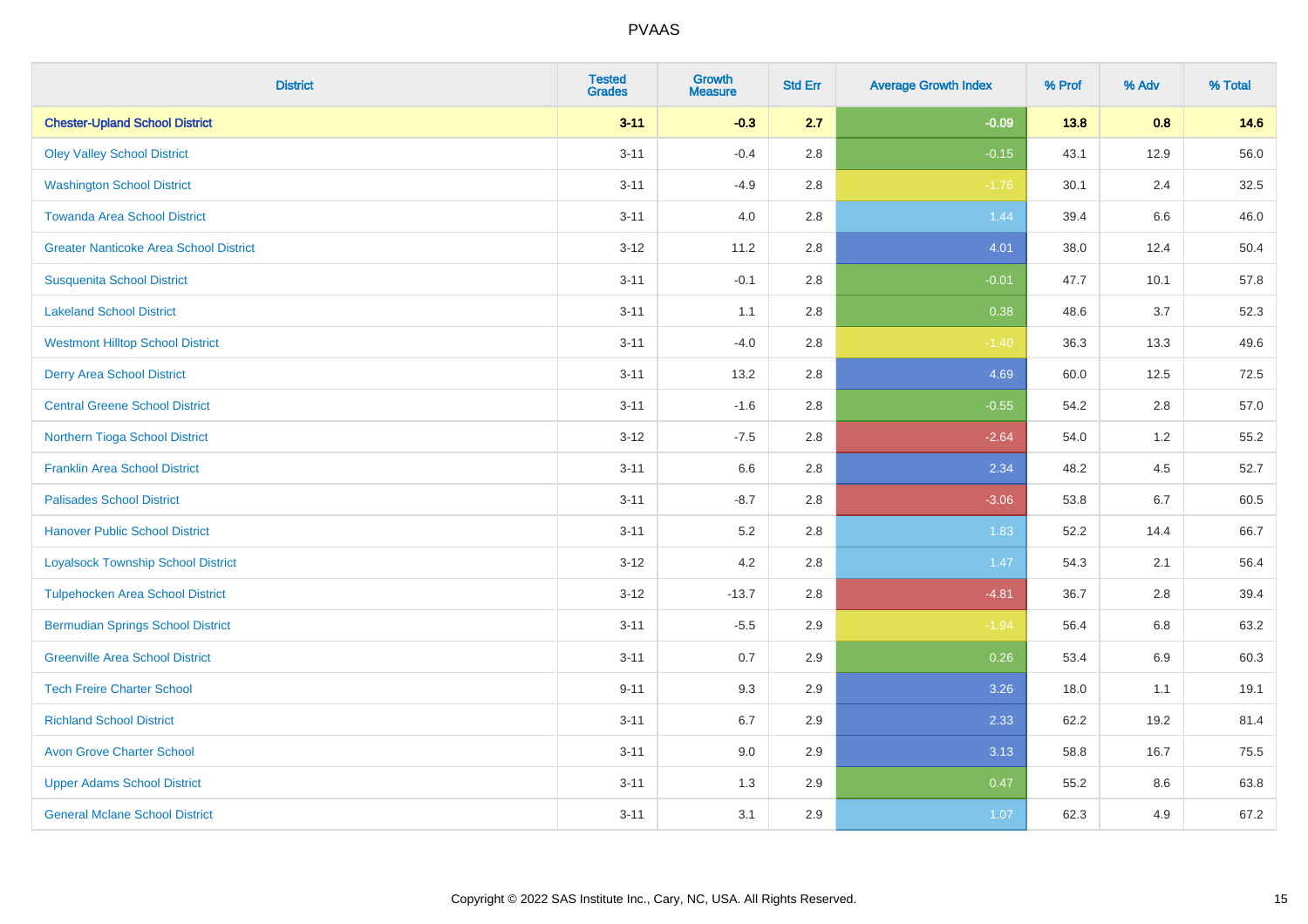| <b>District</b>                                    | <b>Tested</b><br><b>Grades</b> | <b>Growth</b><br><b>Measure</b> | <b>Std Err</b> | <b>Average Growth Index</b> | % Prof | % Adv   | % Total |
|----------------------------------------------------|--------------------------------|---------------------------------|----------------|-----------------------------|--------|---------|---------|
| <b>Chester-Upland School District</b>              | $3 - 11$                       | $-0.3$                          | 2.7            | $-0.09$                     | 13.8   | 0.8     | 14.6    |
| <b>Punxsutawney Area School District</b>           | $3 - 11$                       | 4.2                             | 2.9            | 1.45                        | 55.0   | $5.5\,$ | 60.6    |
| Philadelphia Electrical & Tech Charter High School | $10 - 10$                      | $-0.5$                          | 2.9            | $-0.15$                     | 8.8    | 0.0     | 8.8     |
| <b>Western Wayne School District</b>               | $3 - 11$                       | 5.6                             | 2.9            | 1.93                        | 41.3   | 17.4    | 58.7    |
| <b>Pine Grove Area School District</b>             | $3 - 11$                       | $-7.7$                          | 2.9            | $-2.66$                     | 42.3   | 7.7     | 50.0    |
| <b>West Mifflin Area School District</b>           | $3 - 12$                       | $-12.3$                         | 2.9            | $-4.22$                     | 39.7   | 10.3    | 50.0    |
| <b>Neshannock Township School District</b>         | $3 - 10$                       | $-9.7$                          | 2.9            | $-3.34$                     | 62.4   | 5.6     | 67.9    |
| <b>Penns Valley Area School District</b>           | $3 - 12$                       | 14.0                            | 2.9            | 4.80                        | 41.9   | 23.1    | 65.0    |
| Philadelphia Academy Charter School                | $3 - 11$                       | $-8.9$                          | 2.9            | $-3.04$                     | 50.5   | 2.9     | 53.4    |
| <b>Chestnut Ridge School District</b>              | $3 - 12$                       | $-3.4$                          | 2.9            | $-1.17$                     | 46.6   | 5.8     | 52.4    |
| New Hope-Solebury School District                  | $3 - 11$                       | 7.5                             | 2.9            | 2.57                        | 68.2   | 22.7    | 90.9    |
| <b>Dunmore School District</b>                     | $3 - 11$                       | $-7.7$                          | 2.9            | $-2.62$                     | 34.0   | 7.2     | 41.2    |
| Karns City Area School District                    | $3 - 11$                       | $-6.0$                          | 2.9            | $-2.03$                     | 53.1   | $8.3\,$ | 61.5    |
| <b>Mid Valley School District</b>                  | $3 - 10$                       | $-1.7$                          | 3.0            | $-0.55$                     | 45.1   | $7.8\,$ | 52.9    |
| <b>Riverside School District</b>                   | $3 - 11$                       | $-3.2$                          | 3.0            | $-1.09$                     | 43.0   | 9.0     | 52.0    |
| Southern Columbia Area School District             | $3 - 11$                       | $-14.6$                         | 3.0            | $-4.92$                     | 55.0   | 4.0     | 59.0    |
| <b>Camp Hill School District</b>                   | $3 - 12$                       | 2.3                             | 3.0            | 0.78                        | 53.6   | 17.5    | 71.1    |
| <b>Charleroi School District</b>                   | $3 - 11$                       | $-2.6$                          | 3.0            | $-0.86$                     | 55.7   | 7.4     | 63.1    |
| <b>Freedom Area School District</b>                | $3 - 11$                       | $-7.1$                          | 3.0            | $-2.37$                     | 43.8   | 4.2     | 47.9    |
| <b>Palmerton Area School District</b>              | $3 - 11$                       | $-1.2$                          | 3.0            | $-0.39$                     | 57.4   | 5.0     | 62.4    |
| <b>Columbia-Montour AVTS</b>                       | $9 - 10$                       | $-12.5$                         | 3.0            | $-4.16$                     | 22.3   | 0.6     | 22.9    |
| <b>Blairsville-Saltsburg School District</b>       | $3 - 11$                       | $-8.0$                          | 3.0            | $-2.68$                     | 37.3   | 7.0     | 44.3    |
| <b>Iroquois School District</b>                    | $3 - 11$                       | 13.1                            | 3.0            | 4.35                        | 48.2   | 7.8     | 56.0    |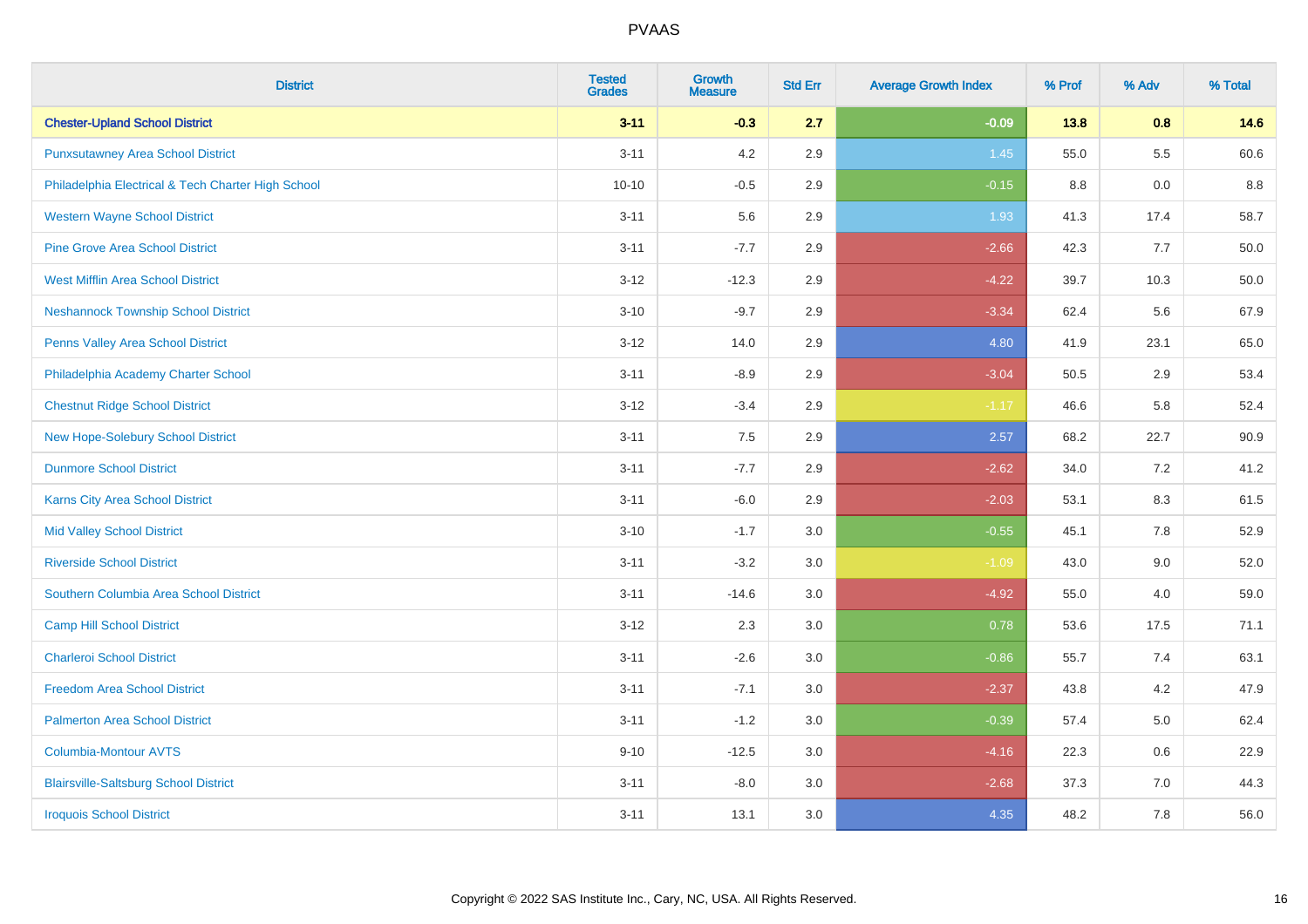| <b>District</b>                                | <b>Tested</b><br><b>Grades</b> | <b>Growth</b><br><b>Measure</b> | <b>Std Err</b> | <b>Average Growth Index</b> | % Prof | % Adv   | % Total |
|------------------------------------------------|--------------------------------|---------------------------------|----------------|-----------------------------|--------|---------|---------|
| <b>Chester-Upland School District</b>          | $3 - 11$                       | $-0.3$                          | 2.7            | $-0.09$                     | 13.8   | 0.8     | 14.6    |
| Catasauqua Area School District                | $3 - 12$                       | $-12.1$                         | 3.0            | $-4.00$                     | 36.8   | 7.6     | 44.3    |
| <b>Wellsboro Area School District</b>          | $3 - 11$                       | $-12.4$                         | 3.0            | $-4.11$                     | 49.2   | 11.9    | 61.1    |
| <b>Wilmington Area School District</b>         | $3 - 11$                       | 7.5                             | 3.0            | 2.48                        | 55.1   | 5.1     | 60.2    |
| <b>Bloomsburg Area School District</b>         | $3 - 10$                       | 0.7                             | 3.0            | 0.23                        | 55.9   | 11.8    | 67.6    |
| <b>Riverside Beaver County School District</b> | $3 - 11$                       | $-14.0$                         | 3.0            | $-4.64$                     | 49.4   | 8.8     | 58.2    |
| <b>Montrose Area School District</b>           | $3 - 10$                       | $-5.5$                          | 3.0            | $-1.82$                     | 46.7   | 5.4     | 52.2    |
| <b>Cranberry Area School District</b>          | $3 - 12$                       | 9.2                             | 3.0            | 3.04                        | 47.5   | 10.2    | 57.6    |
| <b>Brookville Area School District</b>         | $3 - 11$                       | 6.9                             | 3.0            | 2.30                        | 55.2   | 15.6    | 70.8    |
| <b>Warrior Run School District</b>             | $3 - 11$                       | 4.6                             | 3.0            | 1.51                        | 40.9   | 8.1     | 49.0    |
| <b>Forest City Regional School District</b>    | $3 - 12$                       | $-6.0$                          | 3.0            | $-1.96$                     | 44.1   | 0.0     | 44.1    |
| <b>Tacony Academy Charter School</b>           | $3 - 11$                       | $-14.7$                         | 3.0            | $-4.82$                     | 22.4   | 1.8     | 24.1    |
| Perseus House Charter School Of Excellence     | $6 - 11$                       | $-5.2$                          | 3.0            | $-1.72$                     | 16.5   | $0.0\,$ | 16.5    |
| Mastery Charter School - Shoemaker Campus      | $7 - 10$                       | 4.1                             | 3.0            | 1.34                        | 20.9   | 3.3     | 24.2    |
| <b>Brentwood Borough School District</b>       | $3 - 11$                       | $-5.3$                          | 3.0            | $-1.72$                     | 52.0   | 6.1     | 58.2    |
| <b>Burrell School District</b>                 | $3 - 11$                       | 4.5                             | 3.1            | 1.48                        | 58.5   | 13.8    | 72.3    |
| <b>North East School District</b>              | $3 - 11$                       | $-9.3$                          | 3.1            | $-3.02$                     | 62.6   | 14.4    | 77.0    |
| <b>Mohawk Area School District</b>             | $3 - 11$                       | $-7.5$                          | 3.1            | $-2.45$                     | 49.4   | 11.0    | 60.4    |
| <b>Mount Carmel Area School District</b>       | $3 - 11$                       | $-0.6$                          | 3.1            | $-0.18$                     | 45.3   | 2.1     | 47.4    |
| <b>Ligonier Valley School District</b>         | $3 - 11$                       | 4.2                             | 3.1            | 1.34                        | 59.1   | 10.3    | 69.5    |
| <b>Unionville-Chadds Ford School District</b>  | $3 - 11$                       | 17.1                            | 3.1            | 5.51                        | 68.1   | 13.2    | 81.3    |
| <b>Mount Union Area School District</b>        | $3 - 10$                       | $-6.1$                          | 3.1            | $-1.97$                     | 32.2   | 3.4     | 35.6    |
| <b>Marion Center Area School District</b>      | $3 - 10$                       | $-12.0$                         | 3.1            | $-3.87$                     | 33.7   | 1.1     | 34.8    |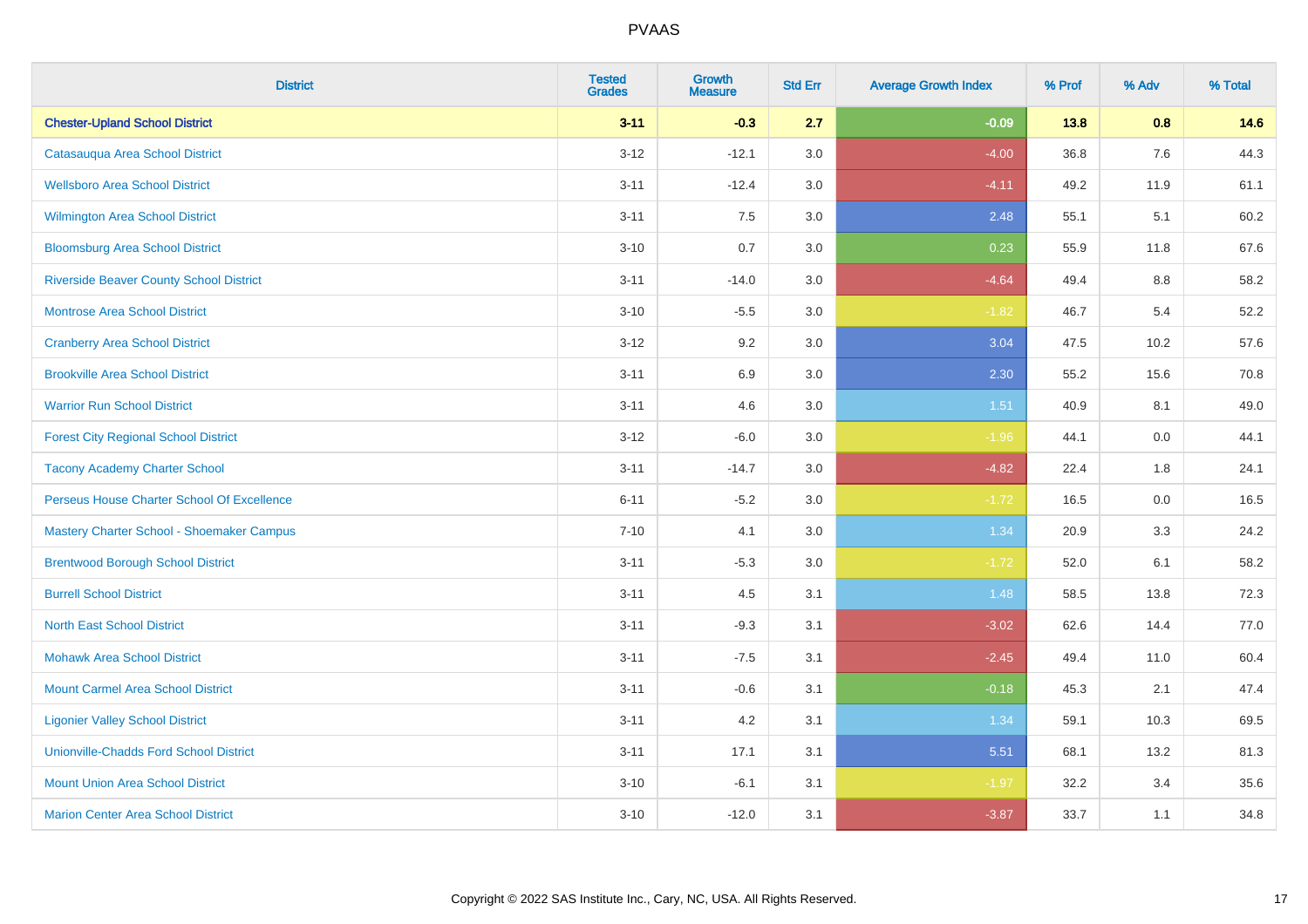| <b>District</b>                                   | <b>Tested</b><br><b>Grades</b> | Growth<br><b>Measure</b> | <b>Std Err</b> | <b>Average Growth Index</b> | % Prof | % Adv   | % Total |
|---------------------------------------------------|--------------------------------|--------------------------|----------------|-----------------------------|--------|---------|---------|
| <b>Chester-Upland School District</b>             | $3 - 11$                       | $-0.3$                   | 2.7            | $-0.09$                     | 13.8   | 0.8     | 14.6    |
| <b>Laurel School District</b>                     | $3 - 11$                       | 1.8                      | 3.1            | 0.59                        | 70.1   | 2.3     | 72.4    |
| Cambria Heights School District                   | $3 - 10$                       | $-4.1$                   | 3.1            | $-1.32$                     | 51.0   | 6.0     | 57.0    |
| <b>Executive Education Academy Charter School</b> | $3 - 10$                       | $-6.5$                   | 3.1            | $-2.08$                     | 23.7   | $2.2\,$ | 25.8    |
| <b>Avonworth School District</b>                  | $3 - 10$                       | $-12.6$                  | 3.1            | $-4.01$                     | 59.8   | 4.6     | 64.4    |
| <b>New Brighton Area School District</b>          | $3 - 11$                       | 4.6                      | 3.1            | 1.47                        | 60.9   | 5.8     | 66.7    |
| Schuylkill Haven Area School District             | $3 - 11$                       | $-15.3$                  | 3.1            | $-4.87$                     | 49.7   | 2.4     | 52.1    |
| <b>Kane Area School District</b>                  | $3 - 10$                       | $-3.7$                   | 3.2            | $-1.17$                     | 39.5   | 9.9     | 49.4    |
| <b>Bellwood-Antis School District</b>             | $3 - 10$                       | $-1.2$                   | 3.2            | $-0.39$                     | 55.1   | 10.1    | 65.2    |
| <b>Canton Area School District</b>                | $3 - 11$                       | $-5.5$                   | 3.2            | $-1.75$                     | 40.7   | 2.3     | 43.0    |
| <b>Wilkes-Barre Area School District</b>          | $3 - 11$                       | 0.1                      | 3.2            | 0.02                        | 35.5   | 5.4     | 40.9    |
| Upper Dauphin Area School District                | $3 - 11$                       | $-6.3$                   | 3.2            | $-1.98$                     | 37.4   | 4.8     | 42.2    |
| <b>Uniontown Area School District</b>             | $3 - 11$                       | 6.0                      | 3.2            | 1.87                        | 62.4   | 5.9     | 68.2    |
| <b>Pequea Valley School District</b>              | $3 - 11$                       | $-5.8$                   | 3.2            | $-1.80$                     | 39.8   | 9.1     | 48.9    |
| <b>Line Mountain School District</b>              | $3 - 11$                       | 4.1                      | 3.2            | 1.27                        | 52.9   | 9.2     | 62.1    |
| <b>Windber Area School District</b>               | $3 - 11$                       | $-7.2$                   | 3.2            | $-2.24$                     | 55.4   | 7.2     | 62.6    |
| <b>Kutztown Area School District</b>              | $3 - 12$                       | $-0.2$                   | 3.2            | $-0.05$                     | 55.4   | 13.3    | 68.7    |
| <b>Springfield Township School District</b>       | $3 - 11$                       | $-18.9$                  | 3.2            | $-5.88$                     | 62.6   | 3.6     | 66.3    |
| South Allegheny School District                   | $3 - 11$                       | $-8.8$                   | 3.2            | $-2.70$                     | 40.5   | 0.0     | 40.5    |
| <b>Bentworth School District</b>                  | $3 - 11$                       | 5.7                      | 3.2            | 1.75                        | 44.2   | 19.5    | 63.6    |
| Southern Huntingdon County School District        | $3 - 11$                       | $-12.9$                  | 3.2            | $-3.98$                     | 32.5   | 2.5     | 35.0    |
| <b>MaST Community Charter School II</b>           | $3 - 10$                       | 4.4                      | 3.2            | 1.37                        | 28.4   | 3.4     | 31.8    |
| <b>Ellwood City Area School District</b>          | $3 - 11$                       | $-4.2$                   | 3.2            | $-1.29$                     | 54.1   | 14.1    | 68.2    |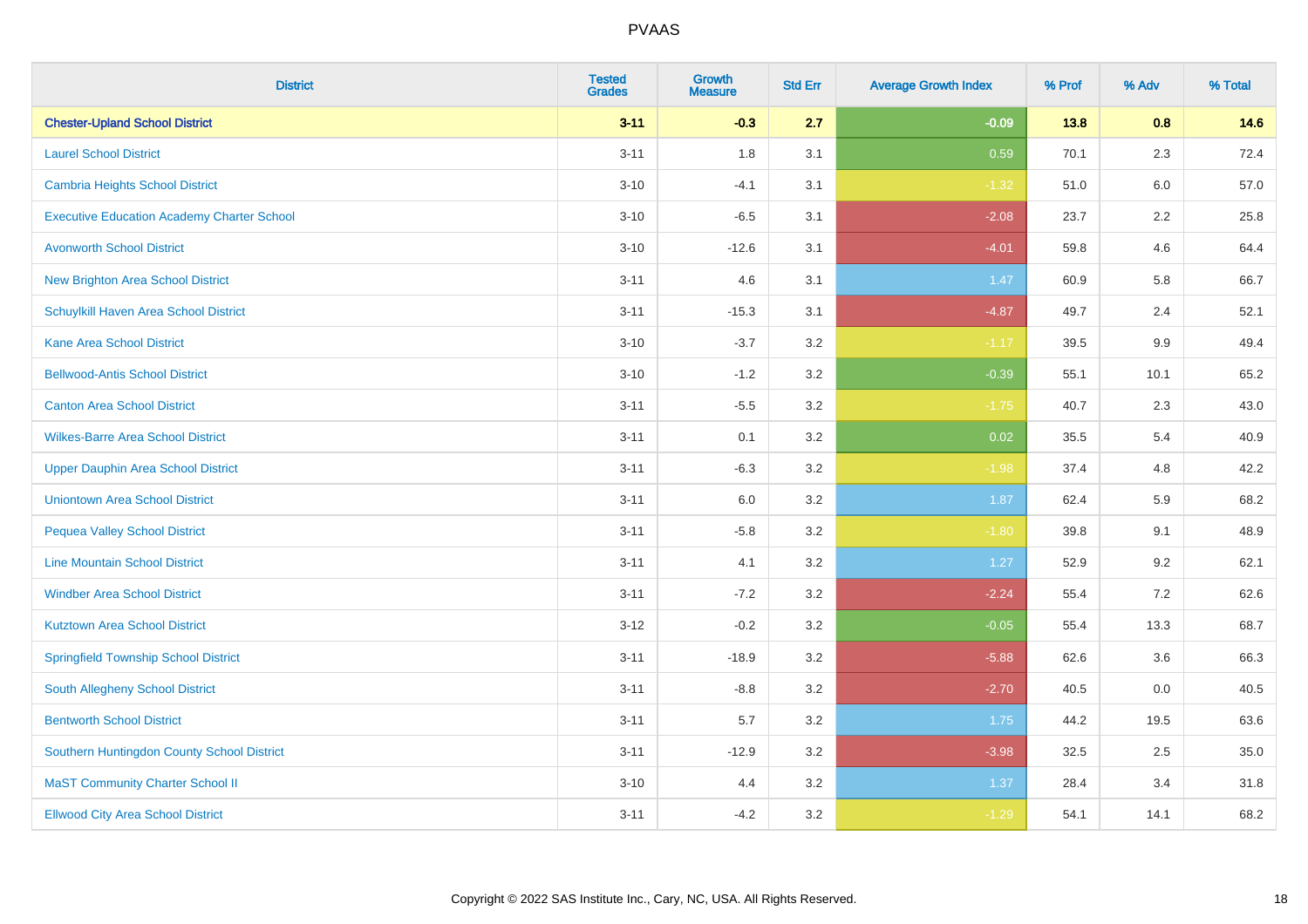| <b>District</b>                                | <b>Tested</b><br><b>Grades</b> | <b>Growth</b><br><b>Measure</b> | <b>Std Err</b> | <b>Average Growth Index</b> | % Prof | % Adv | % Total |
|------------------------------------------------|--------------------------------|---------------------------------|----------------|-----------------------------|--------|-------|---------|
| <b>Chester-Upland School District</b>          | $3 - 11$                       | $-0.3$                          | 2.7            | $-0.09$                     | 13.8   | 0.8   | 14.6    |
| Renaissance Academy Charter School             | $3 - 11$                       | 8.3                             | 3.3            | 2.54                        | 45.6   | 22.8  | 68.4    |
| <b>Elk Lake School District</b>                | $3 - 11$                       | $-4.0$                          | 3.3            | $-1.23$                     | 46.2   | 3.3   | 49.4    |
| <b>Panther Valley School District</b>          | $3 - 12$                       | $-0.6$                          | 3.3            | $-0.19$                     | 47.9   | 4.3   | 52.1    |
| <b>Carlynton School District</b>               | $3 - 11$                       | 7.3                             | 3.3            | 2.22                        | 41.0   | 10.5  | 51.6    |
| Shenango Area School District                  | $3 - 11$                       | $-2.6$                          | 3.3            | $-0.79$                     | 50.6   | 13.9  | 64.6    |
| <b>Big Beaver Falls Area School District</b>   | $3 - 11$                       | $-3.9$                          | 3.3            | $-1.18$                     | 34.1   | 3.5   | 37.6    |
| <b>Wyalusing Area School District</b>          | $3 - 12$                       | $8.8\,$                         | 3.3            | 2.68                        | 54.6   | 11.7  | 66.2    |
| <b>Northern Cambria School District</b>        | $3 - 11$                       | 10.0                            | 3.3            | 3.04                        | 47.4   | 5.1   | 52.6    |
| <b>Keystone School District</b>                | $3 - 11$                       | 3.1                             | 3.3            | 0.94                        | 50.6   | 6.5   | 57.1    |
| <b>Bethlehem-Center School District</b>        | $3 - 10$                       | 8.1                             | 3.3            | 2.46                        | 35.1   | 1.4   | 36.5    |
| <b>Moniteau School District</b>                | $3 - 11$                       | $-11.8$                         | 3.3            | $-3.56$                     | 50.0   | 6.3   | 56.3    |
| <b>Carmichaels Area School District</b>        | $3 - 10$                       | $-9.3$                          | 3.3            | $-2.81$                     | 35.1   | 1.4   | 36.5    |
| <b>Mercer Area School District</b>             | $3 - 11$                       | $-0.2$                          | 3.3            | $-0.06$                     | 56.0   | 8.0   | 64.0    |
| <b>Carbondale Area School District</b>         | $3 - 10$                       | 7.4                             | 3.3            | 2.25                        | 56.6   | 2.6   | 59.2    |
| <b>KIPP Dubois Charter School</b>              | $9 - 10$                       | 4.7                             | 3.3            | 1.40                        | 31.0   | 1.4   | 32.4    |
| Philipsburg-Osceola Area School District       | $3 - 11$                       | $-24.8$                         | 3.3            | $-7.43$                     | 19.7   | 2.6   | 22.4    |
| South Side Area School District                | $3 - 11$                       | $-1.6$                          | 3.3            | $-0.48$                     | 50.0   | 6.8   | 56.8    |
| <b>East Allegheny School District</b>          | $3 - 11$                       | $-6.3$                          | 3.3            | $-1.87$                     | 31.9   | 9.7   | 41.7    |
| <b>Conemaugh Township Area School District</b> | $3 - 12$                       | $-3.7$                          | 3.4            | $-1.09$                     | 53.8   | 17.6  | 71.4    |
| <b>North Pocono School District</b>            | $3 - 11$                       | $-2.3$                          | 3.4            | $-0.68$                     | 52.0   | 16.4  | 68.5    |
| <b>Everett Area School District</b>            | $3 - 11$                       | $5.0\,$                         | 3.4            | 1.47                        | 60.5   | 1.3   | 61.8    |
| <b>Troy Area School District</b>               | $3 - 10$                       | $-4.3$                          | 3.4            | $-1.26$                     | 43.2   | 5.7   | 48.9    |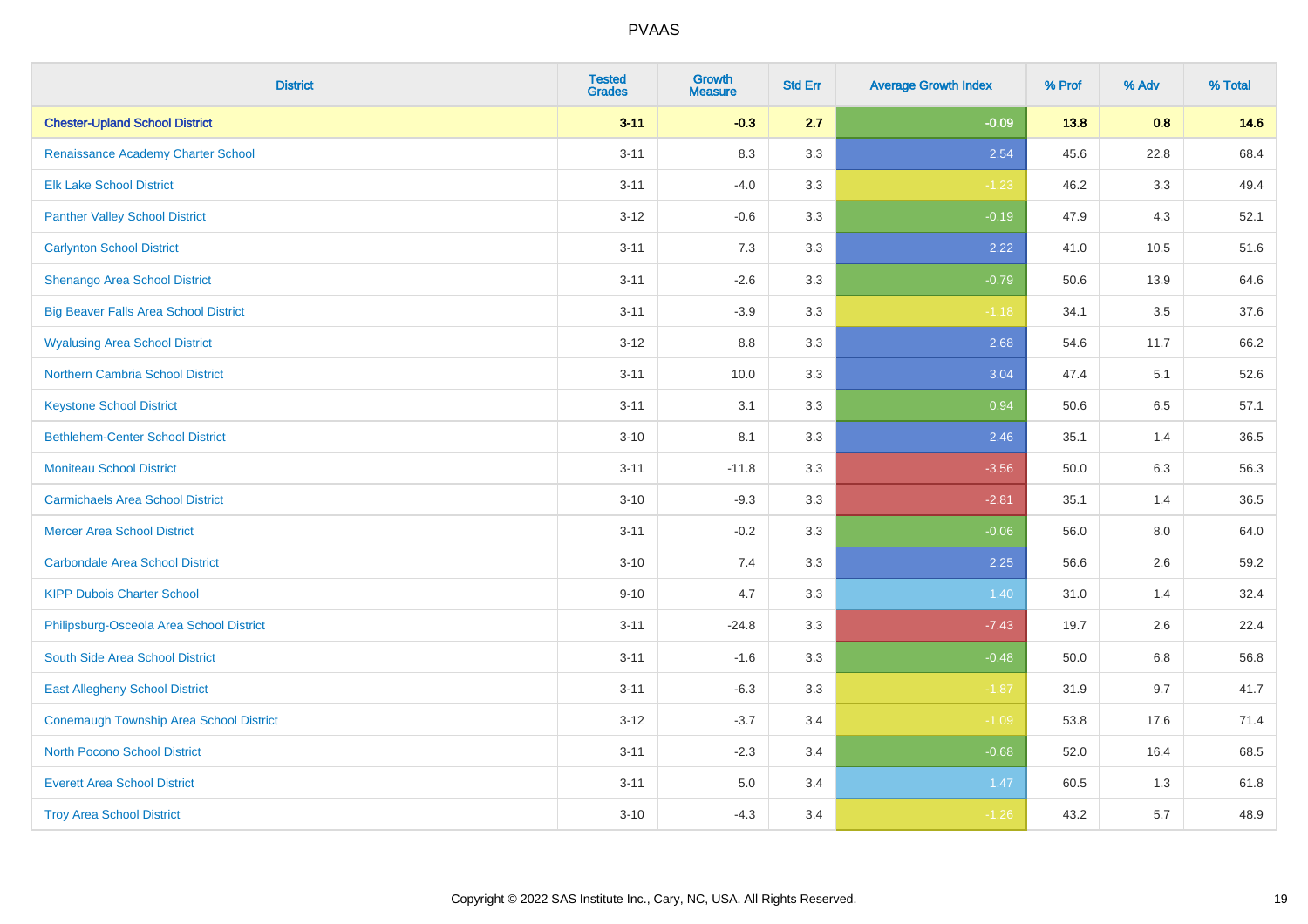| <b>District</b>                                | <b>Tested</b><br><b>Grades</b> | <b>Growth</b><br><b>Measure</b> | <b>Std Err</b> | <b>Average Growth Index</b> | % Prof | % Adv   | % Total |
|------------------------------------------------|--------------------------------|---------------------------------|----------------|-----------------------------|--------|---------|---------|
| <b>Chester-Upland School District</b>          | $3 - 11$                       | $-0.3$                          | 2.7            | $-0.09$                     | 13.8   | 0.8     | 14.6    |
| <b>Fairfield Area School District</b>          | $3 - 11$                       | $-5.6$                          | 3.4            | $-1.66$                     | 57.9   | $4.0\,$ | 61.8    |
| <b>Bristol Borough School District</b>         | $3-12$                         | $-4.3$                          | 3.4            | $-1.27$                     | 39.7   | 1.3     | 41.0    |
| <b>Reynolds School District</b>                | $3 - 10$                       | 0.5                             | 3.4            | 0.16                        | 52.1   | 7.0     | 59.2    |
| <b>Burgettstown Area School District</b>       | $3 - 11$                       | $-2.1$                          | 3.4            | $-0.62$                     | 50.0   | 1.4     | 51.4    |
| <b>Redbank Valley School District</b>          | $3 - 11$                       | $-9.5$                          | 3.4            | $-2.77$                     | 31.5   | 4.9     | 36.4    |
| <b>Old Forge School District</b>               | $3 - 12$                       | $-5.9$                          | 3.4            | $-1.73$                     | 52.9   | 7.1     | 60.0    |
| <b>United School District</b>                  | $3 - 11$                       | 2.1                             | 3.4            | 0.63                        | 60.3   | 6.6     | 66.9    |
| <b>Steel Valley School District</b>            | $3 - 11$                       | 6.5                             | 3.4            | 1.89                        | 50.7   | 5.6     | 56.3    |
| <b>Mastery Charter School - Hardy Williams</b> | $3 - 11$                       | 11.4                            | 3.4            | 3.33                        | 44.3   | 5.7     | 50.0    |
| <b>Williams Valley School District</b>         | $3 - 11$                       | $-7.3$                          | 3.4            | $-2.13$                     | 23.2   | 0.0     | 23.2    |
| <b>Moshannon Valley School District</b>        | $3 - 10$                       | $-7.0$                          | 3.4            | $-2.01$                     | 48.5   | 0.0     | 48.5    |
| Maritime Academy Charter School                | $3 - 10$                       | $-11.4$                         | 3.5            | $-3.29$                     | 15.2   | $0.0\,$ | 15.2    |
| <b>Central Fulton School District</b>          | $3 - 11$                       | $-0.5$                          | 3.5            | $-0.14$                     | 51.4   | 8.6     | 60.0    |
| <b>Newport School District</b>                 | $3 - 12$                       | 1.4                             | 3.5            | 0.41                        | 51.5   | 10.3    | 61.8    |
| <b>Steelton-Highspire School District</b>      | $3 - 11$                       | $-11.8$                         | 3.5            | $-3.40$                     | 14.5   | $0.0\,$ | 14.5    |
| <b>North Star School District</b>              | $3 - 11$                       | $-8.7$                          | 3.5            | $-2.51$                     | 47.8   | 6.0     | 53.7    |
| <b>Columbia Borough School District</b>        | $3 - 12$                       | $-3.1$                          | 3.5            | $-0.89$                     | 29.5   | 1.9     | 31.4    |
| Pennsylvania Virtual Charter School            | $3 - 11$                       | 11.8                            | 3.5            | 3.37                        | 56.5   | 11.1    | 67.6    |
| Lackawanna Trail School District               | $3 - 10$                       | $-21.7$                         | 3.5            | $-6.20$                     | 38.5   | 1.5     | 40.0    |
| <b>Sayre Area School District</b>              | $3 - 11$                       | 11.2                            | 3.5            | 3.20                        | 52.2   | 7.5     | 59.7    |
| <b>Northwestern School District</b>            | $3 - 11$                       | $-24.9$                         | 3.5            | $-7.13$                     | 42.6   | 2.9     | 45.6    |
| Multicultural Academy Charter School           | $9 - 11$                       | 9.5                             | 3.5            | 2.69                        | 22.0   | 0.0     | 22.0    |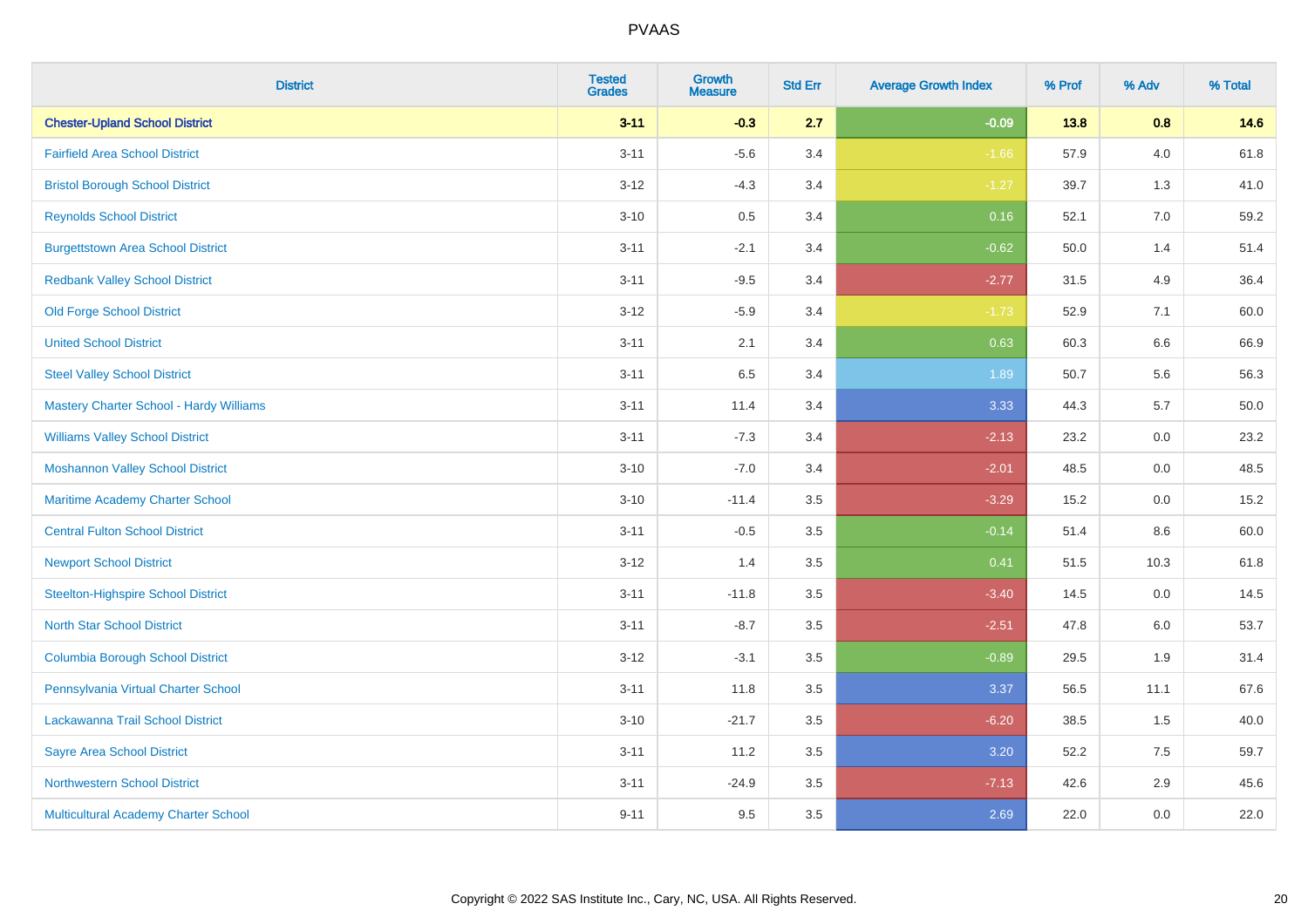| <b>District</b>                                | <b>Tested</b><br><b>Grades</b> | <b>Growth</b><br><b>Measure</b> | <b>Std Err</b> | <b>Average Growth Index</b> | % Prof | % Adv   | % Total |
|------------------------------------------------|--------------------------------|---------------------------------|----------------|-----------------------------|--------|---------|---------|
| <b>Chester-Upland School District</b>          | $3 - 11$                       | $-0.3$                          | 2.7            | $-0.09$                     | $13.8$ | 0.8     | 14.6    |
| Juniata Valley School District                 | $3 - 11$                       | $-3.9$                          | $3.5\,$        | $-1.10$                     | 44.4   | $3.5\,$ | 47.8    |
| <b>Sharpsville Area School District</b>        | $3 - 11$                       | $-1.4$                          | 3.5            | $-0.40$                     | 55.2   | 13.4    | 68.7    |
| <b>Mountain View School District</b>           | $3 - 11$                       | 20.9                            | 3.5            | 5.91                        | 57.8   | 20.3    | 78.1    |
| <b>Purchase Line School District</b>           | $3 - 12$                       | 1.7                             | 3.5            | 0.47                        | 43.1   | 5.4     | 48.5    |
| <b>Chartiers-Houston School District</b>       | $3 - 10$                       | $-8.6$                          | 3.5            | $-2.41$                     | 59.7   | 4.5     | 64.2    |
| <b>Union City Area School District</b>         | $3 - 12$                       | $-10.2$                         | 3.6            | $-2.87$                     | 42.9   | 3.2     | 46.0    |
| <b>Carbon Career &amp; Technical Institute</b> | $9 - 11$                       | $-5.7$                          | 3.6            | $-1.59$                     | 34.5   | $1.2$   | 35.7    |
| <b>Southmoreland School District</b>           | $3 - 11$                       | $-8.3$                          | 3.6            | $-2.32$                     | 56.8   | 7.2     | 64.0    |
| <b>Brockway Area School District</b>           | $3 - 11$                       | 0.6                             | 3.6            | 0.16                        | 49.2   | 7.7     | 56.9    |
| Portage Area School District                   | $3 - 10$                       | $-8.1$                          | 3.6            | $-2.26$                     | 40.6   | 9.4     | 50.0    |
| <b>Salisbury Township School District</b>      | $3 - 11$                       | 6.3                             | 3.6            | 1.77                        | 46.2   | 6.6     | 52.8    |
| Propel Charter School - Braddock Hills         | $3 - 11$                       | $-13.6$                         | 3.6            | $-3.81$                     | 9.7    | 1.6     | 11.3    |
| <b>Lawrence County CTC</b>                     | $10 - 11$                      | $-21.7$                         | 3.6            | $-6.05$                     | 19.8   | $0.0\,$ | 19.8    |
| <b>Homer-Center School District</b>            | $3 - 11$                       | 9.7                             | 3.6            | 2.70                        | 45.1   | 17.2    | 62.3    |
| <b>Montgomery Area School District</b>         | $3 - 11$                       | 10.7                            | 3.6            | 2.96                        | 48.7   | 12.4    | 61.1    |
| Northern Bedford County School District        | $3 - 11$                       | 16.5                            | 3.6            | 4.58                        | 51.7   | 20.0    | 71.7    |
| <b>Mahanoy Area School District</b>            | $3 - 10$                       | $-9.0$                          | 3.6            | $-2.49$                     | 26.2   | 1.6     | 27.9    |
| <b>Blue Ridge School District</b>              | $3 - 11$                       | $-0.5$                          | 3.6            | $-0.12$                     | 44.6   | 3.1     | 47.7    |
| California Area School District                | $3 - 10$                       | $-7.3$                          | 3.6            | $-2.02$                     | 42.6   | 9.8     | 52.5    |
| <b>Port Allegany School District</b>           | $3 - 11$                       | 4.4                             | 3.6            | 1.21                        | 28.1   | 9.4     | 37.5    |
| <b>School Lane Charter School</b>              | $3 - 11$                       | 12.4                            | 3.6            | 3.43                        | 59.1   | $9.8\,$ | 68.9    |
| <b>Northgate School District</b>               | $3 - 11$                       | 6.3                             | 3.6            | 1.73                        | 53.3   | 16.7    | 70.0    |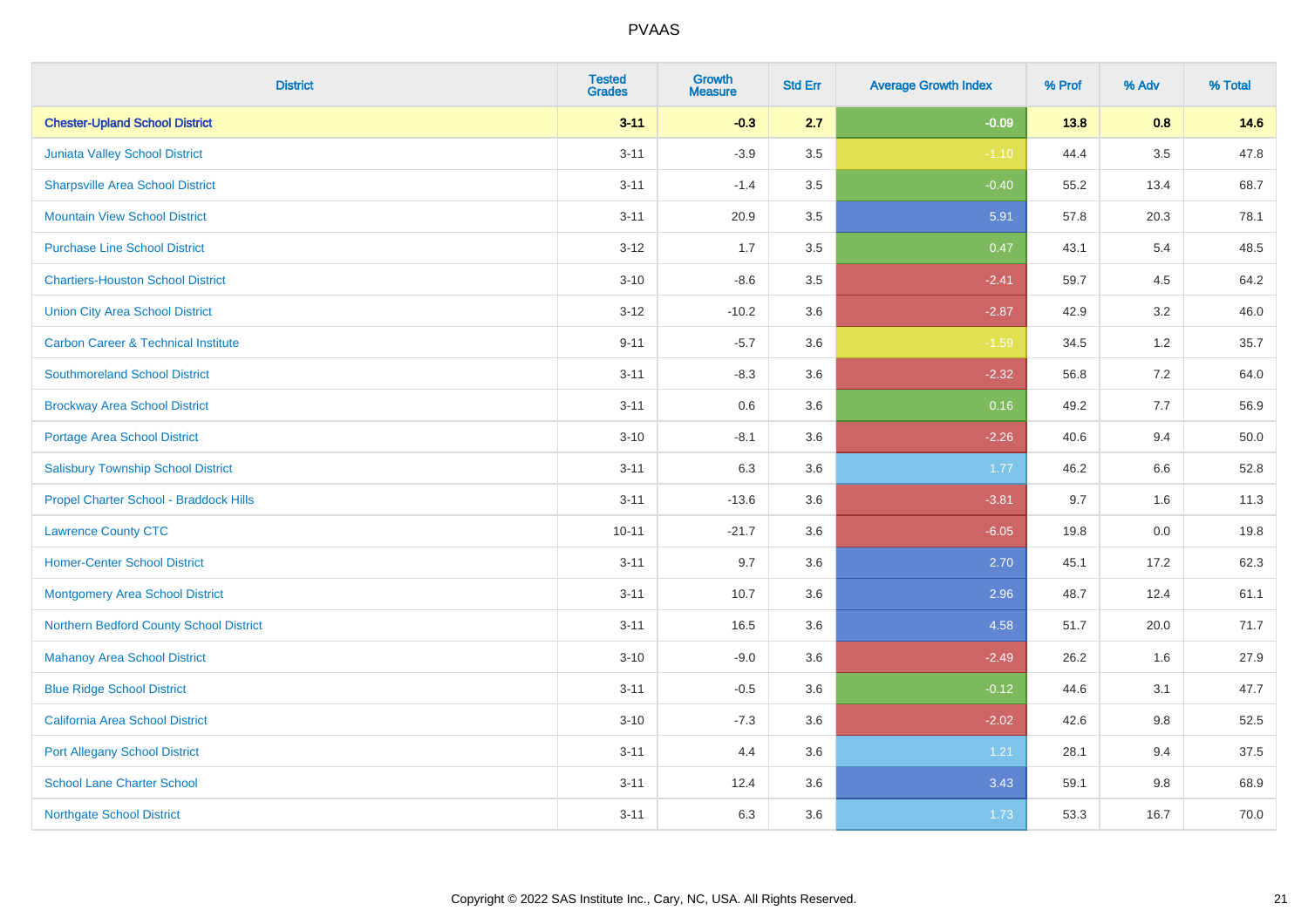| <b>District</b>                                 | <b>Tested</b><br><b>Grades</b> | <b>Growth</b><br><b>Measure</b> | <b>Std Err</b> | <b>Average Growth Index</b> | % Prof | % Adv   | % Total |
|-------------------------------------------------|--------------------------------|---------------------------------|----------------|-----------------------------|--------|---------|---------|
| <b>Chester-Upland School District</b>           | $3 - 11$                       | $-0.3$                          | 2.7            | $-0.09$                     | 13.8   | 0.8     | 14.6    |
| <b>Westinghouse Arts Academy Charter School</b> | $9 - 10$                       | $-0.7$                          | 3.6            | $-0.19$                     | 59.2   | 8.4     | 67.6    |
| <b>Frazier School District</b>                  | $3 - 11$                       | $-17.2$                         | 3.7            | $-4.70$                     | 37.1   | 1.6     | 38.7    |
| <b>Muncy School District</b>                    | $3 - 11$                       | $-8.1$                          | 3.7            | $-2.21$                     | 42.0   | $3.8\,$ | 45.8    |
| <b>Valley Grove School District</b>             | $3 - 10$                       | $-3.7$                          | 3.7            | $-1.01$                     | 51.2   | 6.1     | 57.3    |
| <b>Sto-Rox School District</b>                  | $3 - 10$                       | 6.6                             | 3.7            | 1.80                        | 13.4   | 0.0     | 13.4    |
| Minersville Area School District                | $3 - 11$                       | $-14.4$                         | 3.7            | $-3.90$                     | 39.3   | 3.3     | 42.6    |
| <b>Clairton City School District</b>            | $3 - 11$                       | 3.5                             | 3.7            | 0.95                        | 13.4   | 0.0     | 13.4    |
| <b>Glendale School District</b>                 | $3 - 10$                       | $-0.9$                          | 3.7            | $-0.24$                     | 50.0   | 5.4     | 55.4    |
| <b>Lakeview School District</b>                 | $3 - 11$                       | $-0.9$                          | 3.7            | $-0.24$                     | 60.3   | 3.2     | 63.5    |
| <b>Innovative Arts Academy Charter School</b>   | $6 - 11$                       | $-9.1$                          | 3.7            | $-2.44$                     | 9.5    | 0.0     | 9.5     |
| <b>Apollo-Ridge School District</b>             | $3 - 12$                       | $-4.7$                          | 3.7            | $-1.24$                     | 50.0   | 10.0    | 60.0    |
| <b>Tussey Mountain School District</b>          | $3 - 12$                       | 1.5                             | 3.7            | 0.40                        | 38.6   | $1.8\,$ | 40.4    |
| <b>Coudersport Area School District</b>         | $3 - 11$                       | 7.7                             | 3.7            | 2.06                        | 55.7   | 8.2     | 63.9    |
| <b>Penns Manor Area School District</b>         | $3 - 12$                       | $-17.0$                         | 3.7            | $-4.52$                     | 29.7   | 3.1     | 32.8    |
| <b>Riverview School District</b>                | $3 - 11$                       | $-4.6$                          | 3.8            | $-1.20$                     | 57.9   | 15.8    | 73.7    |
| <b>Fort Cherry School District</b>              | $3 - 10$                       | $-5.9$                          | 3.8            | $-1.56$                     | 55.2   | $5.2\,$ | 60.3    |
| <b>Millersburg Area School District</b>         | $3 - 11$                       | 6.2                             | 3.8            | 1.63                        | 51.8   | 7.4     | 59.3    |
| <b>West Middlesex Area School District</b>      | $3 - 10$                       | $-8.4$                          | 3.8            | $-2.21$                     | 34.9   | 2.8     | 37.6    |
| <b>Antietam School District</b>                 | $3 - 10$                       | $-4.3$                          | 3.8            | $-1.13$                     | 36.4   | 5.4     | 41.8    |
| New Kensington-Arnold School District           | $3 - 11$                       | $-0.4$                          | 3.8            | $-0.10$                     | 40.7   | 3.7     | 44.4    |
| <b>Northwest Area School District</b>           | $3 - 10$                       | $-10.0$                         | 3.8            | $-2.59$                     | 34.6   | 7.3     | 41.8    |
| Jeannette City School District                  | $3 - 11$                       | $-4.3$                          | 3.8            | $-1.13$                     | 46.7   | 7.5     | 54.2    |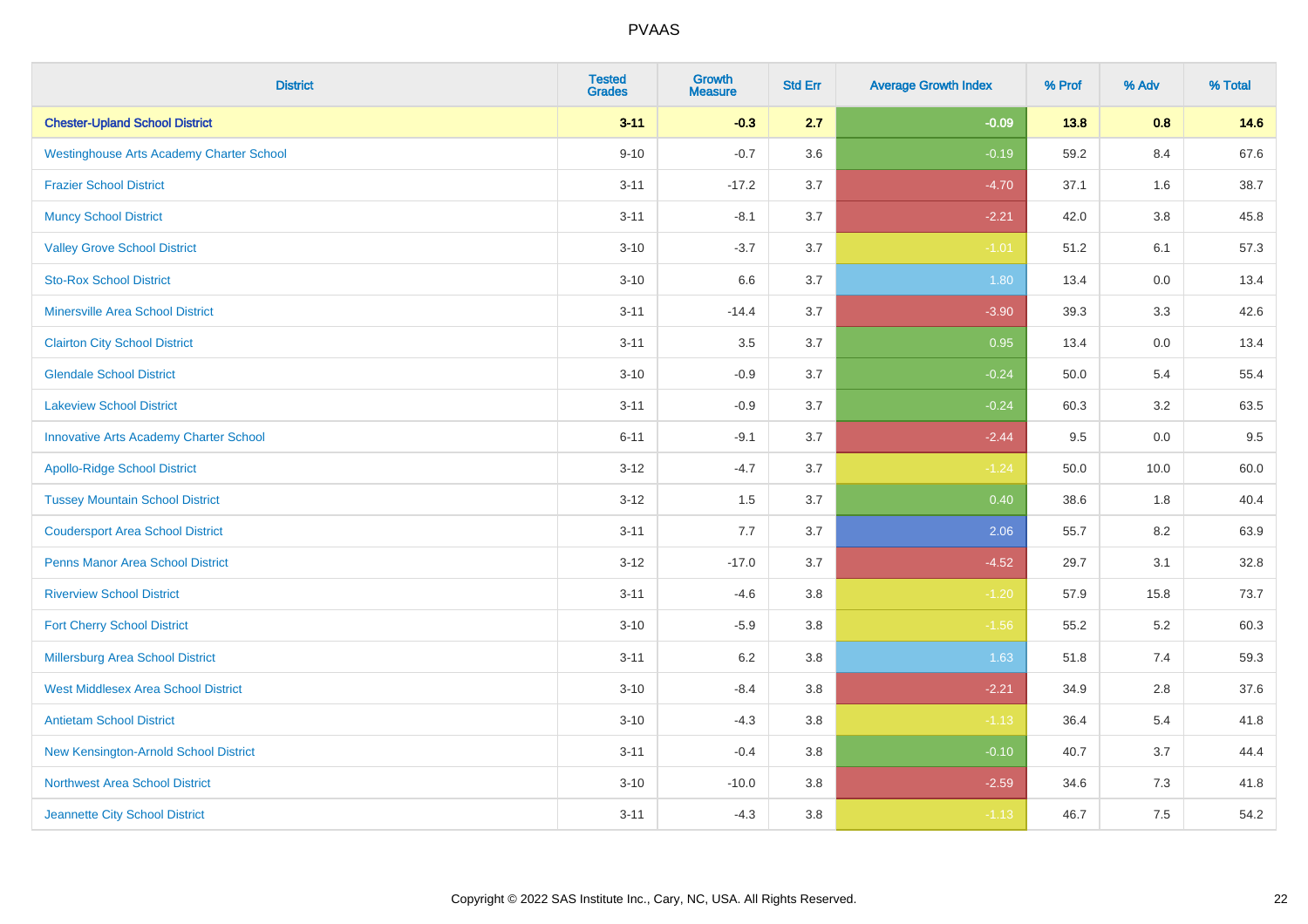| <b>District</b>                                 | <b>Tested</b><br><b>Grades</b> | <b>Growth</b><br><b>Measure</b> | <b>Std Err</b> | <b>Average Growth Index</b> | % Prof | % Adv | % Total |
|-------------------------------------------------|--------------------------------|---------------------------------|----------------|-----------------------------|--------|-------|---------|
| <b>Chester-Upland School District</b>           | $3 - 11$                       | $-0.3$                          | 2.7            | $-0.09$                     | 13.8   | 0.8   | 14.6    |
| <b>West Branch Area School District</b>         | $3 - 11$                       | 0.2                             | 3.8            | 0.05                        | 47.2   | 1.9   | 49.1    |
| <b>Greenwood School District</b>                | $3 - 11$                       | 15.9                            | 3.9            | 4.11                        | 50.0   | 25.0  | 75.0    |
| <b>Halifax Area School District</b>             | $3 - 11$                       | 4.7                             | 3.9            | 1.22                        | 61.5   | 9.6   | 71.2    |
| Jefferson County-Dubois AVTS                    | $9 - 11$                       | $-16.2$                         | 3.9            | $-4.16$                     | 23.0   | 0.0   | 23.0    |
| Johnsonburg Area School District                | $3 - 11$                       | $-14.1$                         | 3.9            | $-3.62$                     | 54.0   | 4.6   | 58.6    |
| <b>Smethport Area School District</b>           | $3 - 12$                       | 0.6                             | 3.9            | 0.15                        | 37.0   | 1.8   | 38.9    |
| <b>Shenandoah Valley School District</b>        | $3 - 11$                       | 9.7                             | 3.9            | 2.49                        | 28.3   | 5.0   | 33.3    |
| <b>Allegheny Valley School District</b>         | $3 - 11$                       | 8.5                             | 3.9            | 2.17                        | 53.1   | 12.2  | 65.3    |
| <b>Brownsville Area School District</b>         | $3 - 12$                       | $-7.2$                          | 3.9            | $-1.83$                     | 34.4   | 6.1   | 40.5    |
| <b>Propel Charter School-Montour</b>            | $3 - 10$                       | $-10.7$                         | 3.9            | $-2.71$                     | 13.7   | 0.0   | 13.7    |
| Meyersdale Area School District                 | $3 - 11$                       | 4.2                             | 4.0            | 1.07                        | 43.1   | 6.9   | 50.0    |
| <b>Northeast Bradford School District</b>       | $3 - 10$                       | $-3.1$                          | 4.0            | $-0.78$                     | 33.9   | 3.4   | 37.3    |
| <b>Claysburg-Kimmel School District</b>         | $3 - 11$                       | $-5.7$                          | 4.0            | $-1.42$                     | 42.9   | 8.2   | 51.0    |
| <b>Achievement House Charter School</b>         | $7 - 11$                       | $-0.7$                          | 4.0            | $-0.17$                     | 32.5   | 2.6   | 35.1    |
| Leechburg Area School District                  | $3 - 11$                       | 4.4                             | 4.0            | 1.09                        | 47.8   | 19.6  | 67.4    |
| <b>Ridgway Area School District</b>             | $3 - 11$                       | $-14.5$                         | 4.1            | $-3.56$                     | 49.0   | 9.8   | 58.8    |
| <b>Tri-Valley School District</b>               | $3 - 10$                       | $-6.4$                          | 4.1            | $-1.57$                     | 37.0   | 4.4   | 41.3    |
| <b>Conemaugh Valley School District</b>         | $3 - 12$                       | $-3.2$                          | 4.1            | $-0.78$                     | 48.2   | 5.6   | 53.7    |
| <b>Clarion Area School District</b>             | $3 - 11$                       | 10.3                            | 4.1            | 2.51                        | 45.4   | 14.6  | 60.0    |
| <b>Williamsburg Community School District</b>   | $3 - 11$                       | $-14.3$                         | 4.1            | $-3.48$                     | 28.3   | 0.0   | 28.3    |
| <b>Propel Charter School-Homestead</b>          | $3 - 11$                       | $-11.7$                         | 4.1            | $-2.84$                     | 15.9   | 0.0   | 15.9    |
| Capital Area School for the Arts Charter School | $9 - 11$                       | 5.8                             | 4.1            | 1.39                        | 59.3   | 18.6  | 78.0    |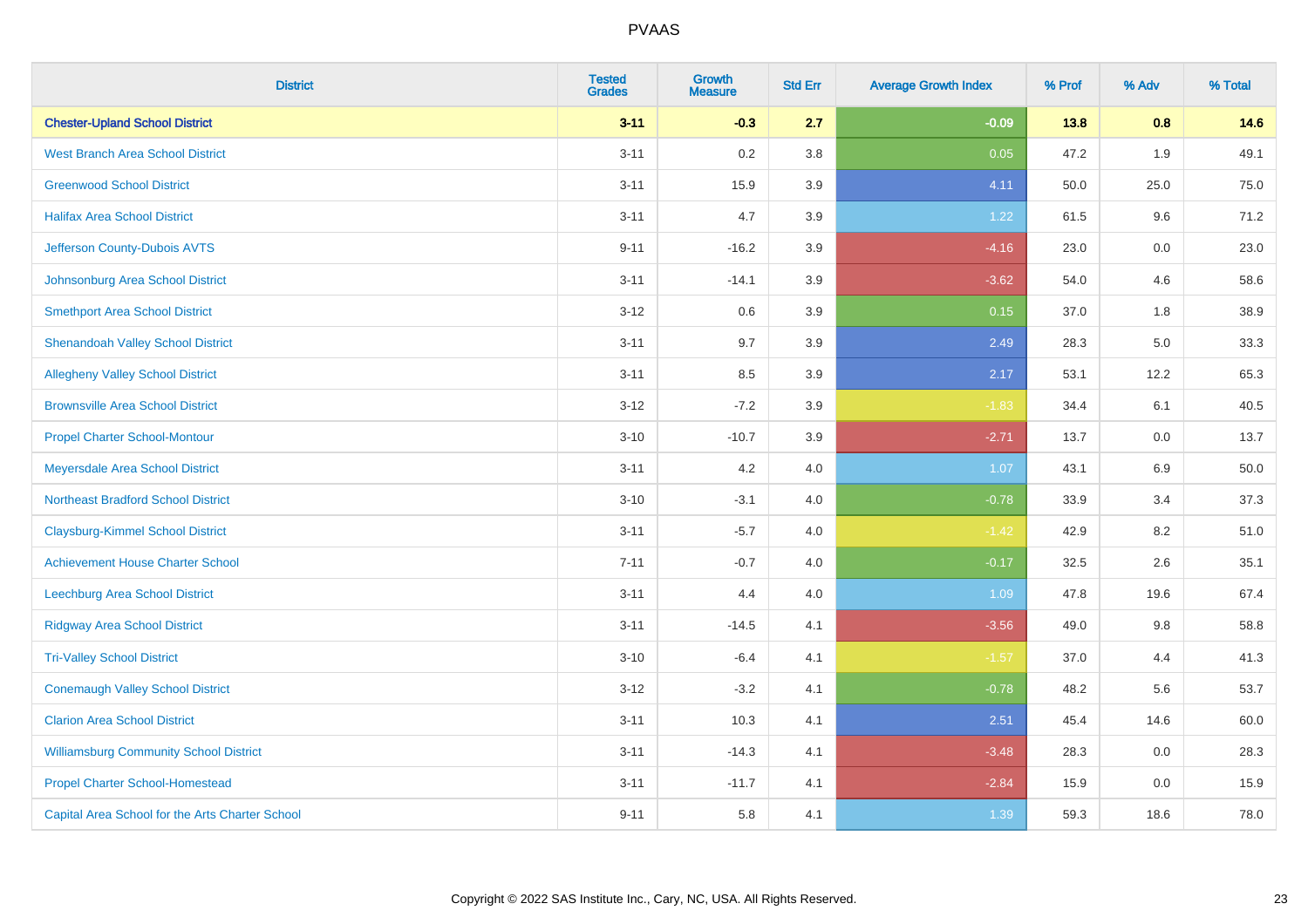| <b>District</b>                                        | <b>Tested</b><br><b>Grades</b> | <b>Growth</b><br><b>Measure</b> | <b>Std Err</b> | <b>Average Growth Index</b> | % Prof | % Adv   | % Total |
|--------------------------------------------------------|--------------------------------|---------------------------------|----------------|-----------------------------|--------|---------|---------|
| <b>Chester-Upland School District</b>                  | $3 - 11$                       | $-0.3$                          | 2.7            | $-0.09$                     | 13.8   | 0.8     | 14.6    |
| <b>Curwensville Area School District</b>               | $3 - 11$                       | $-27.9$                         | 4.1            | $-6.72$                     | 42.5   | 4.1     | 46.6    |
| <b>Clarion-Limestone Area School District</b>          | $3 - 12$                       | $-2.5$                          | 4.1            | $-0.60$                     | 56.8   | 6.8     | 63.6    |
| <b>Chester Charter Scholars Academy Charter School</b> | $3 - 12$                       | 8.4                             | 4.1            | 2.03                        | 23.4   | 0.0     | 23.4    |
| <b>Western Beaver County School District</b>           | $3 - 11$                       | $-7.8$                          | 4.2            | $-1.87$                     | 56.5   | 6.5     | 63.0    |
| Pennsylvania Distance Learning Charter School          | $3 - 12$                       | 9.3                             | 4.2            | 2.22                        | 42.2   | 3.1     | 45.3    |
| <b>Berlin Brothersvalley School District</b>           | $3 - 11$                       | 4.0                             | 4.2            | 0.96                        | 48.8   | 14.0    | 62.8    |
| Jefferson-Morgan School District                       | $3 - 10$                       | $-9.9$                          | 4.2            | $-2.35$                     | 43.8   | 4.2     | 47.9    |
| <b>Aliquippa School District</b>                       | $3 - 11$                       | $-9.0$                          | 4.2            | $-2.14$                     | 11.0   | 0.0     | 11.0    |
| <b>Union School District</b>                           | $3 - 12$                       | 2.3                             | 4.2            | 0.54                        | 32.6   | 7.0     | 39.5    |
| <b>Susquehanna Community School District</b>           | $3 - 11$                       | $-2.8$                          | 4.2            | $-0.66$                     | 49.4   | 6.9     | 56.3    |
| <b>Otto-Eldred School District</b>                     | $3 - 11$                       | $-0.7$                          | 4.2            | $-0.15$                     | 56.2   | $6.2\,$ | 62.5    |
| <b>Jamestown Area School District</b>                  | $3 - 11$                       | 13.5                            | 4.2            | 3.19                        | 64.4   | 13.3    | 77.8    |
| <b>Union Area School District</b>                      | $3 - 11$                       | 1.9                             | 4.3            | 0.44                        | 61.5   | 0.0     | 61.5    |
| <b>Farrell Area School District</b>                    | $3 - 11$                       | $-10.4$                         | 4.3            | $-2.41$                     | 19.0   | 0.0     | 19.0    |
| <b>Ferndale Area School District</b>                   | $3 - 10$                       | $-5.8$                          | 4.3            | $-1.33$                     | 40.0   | $0.0\,$ | 40.0    |
| <b>West Side CTC</b>                                   | $9 - 10$                       | $-37.4$                         | 4.3            | $-8.64$                     | 8.8    | 0.0     | $8.8\,$ |
| <b>North Clarion County School District</b>            | $3 - 12$                       | 3.7                             | 4.3            | 0.85                        | 67.5   | 15.0    | 82.5    |
| <b>Blacklick Valley School District</b>                | $3 - 11$                       | 8.0                             | 4.3            | 1.85                        | 34.1   | 0.0     | 34.1    |
| <b>West Greene School District</b>                     | $3 - 11$                       | $-4.5$                          | 4.3            | $-1.04$                     | 36.6   | 7.3     | 43.9    |
| Morrisville Borough School District                    | $3 - 11$                       | 4.8                             | 4.3            | 1.10                        | 30.2   | 2.3     | 32.6    |
| <b>Jenkintown School District</b>                      | $3 - 11$                       | 12.5                            | 4.4            | 2.84                        | 54.6   | 29.6    | 84.1    |
| <b>Sullivan County School District</b>                 | $3 - 10$                       | $-4.0$                          | 4.4            | $-0.90$                     | 66.7   | 2.6     | 69.2    |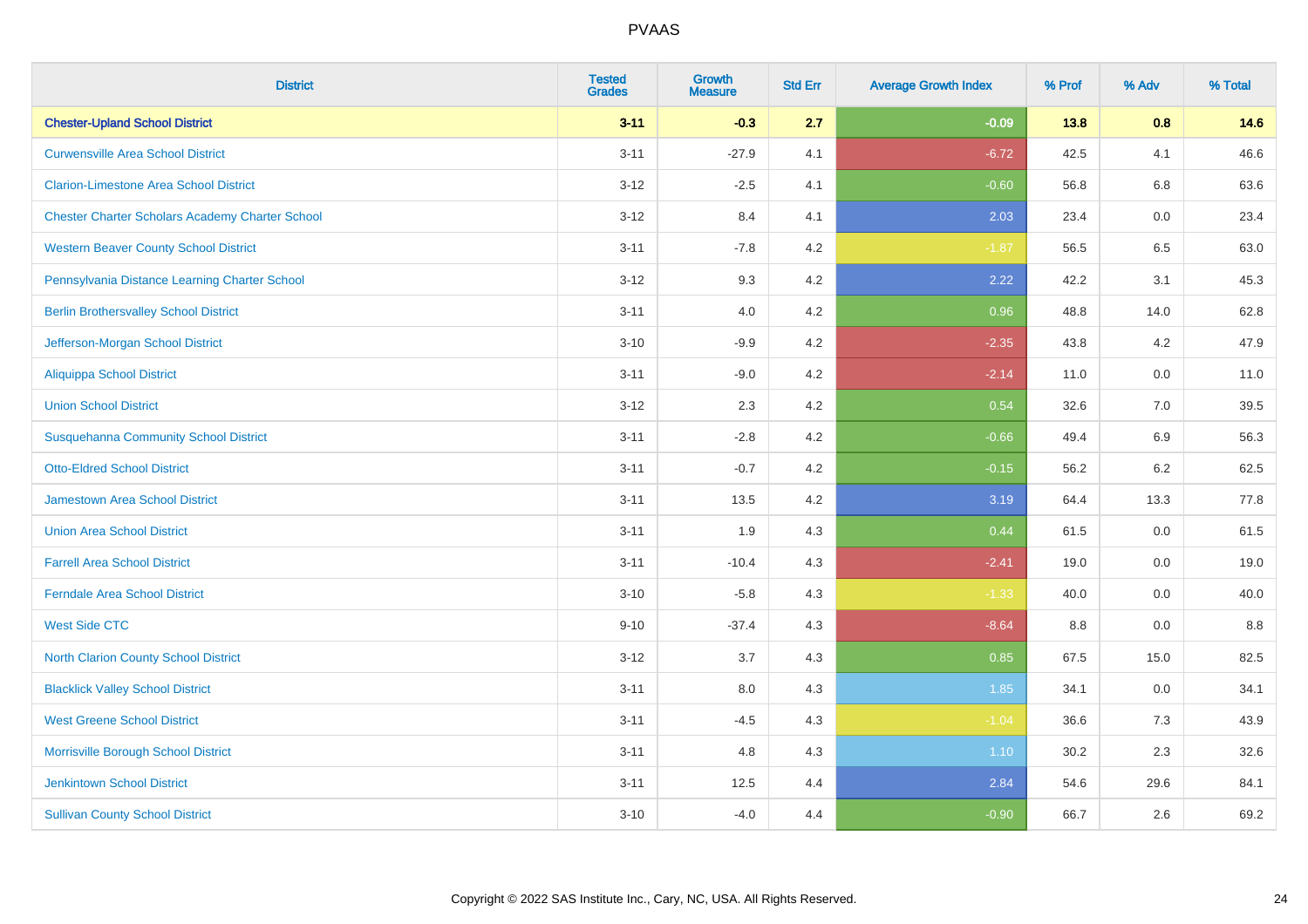| <b>District</b>                                 | <b>Tested</b><br><b>Grades</b> | <b>Growth</b><br><b>Measure</b> | <b>Std Err</b> | <b>Average Growth Index</b> | % Prof | % Adv   | % Total |
|-------------------------------------------------|--------------------------------|---------------------------------|----------------|-----------------------------|--------|---------|---------|
| <b>Chester-Upland School District</b>           | $3 - 11$                       | $-0.3$                          | 2.7            | $-0.09$                     | 13.8   | 0.8     | 14.6    |
| <b>Southern Fulton School District</b>          | $3 - 11$                       | $-23.7$                         | 4.4            | $-5.37$                     | 34.2   | 10.5    | 44.7    |
| <b>Benton Area School District</b>              | $3 - 10$                       | $-9.7$                          | 4.5            | $-2.18$                     | 43.2   | 5.4     | 48.6    |
| <b>Sugar Valley Rural Charter School</b>        | $3 - 11$                       | $-11.0$                         | 4.5            | $-2.46$                     | 14.9   | $0.0\,$ | 14.9    |
| <b>Monessen City School District</b>            | $3 - 10$                       | 8.3                             | 4.5            | 1.85                        | 42.9   | 2.9     | 45.7    |
| <b>Mastery Charter School - Gratz Campus</b>    | $7 - 10$                       | $-23.9$                         | 4.5            | $-5.29$                     | 2.9    | 0.0     | 2.9     |
| <b>Rochester Area School District</b>           | $3 - 11$                       | $-13.2$                         | 4.6            | $-2.89$                     | 19.5   | 1.3     | 20.8    |
| <b>Northern Potter School District</b>          | $3 - 12$                       | $-13.1$                         | 4.6            | $-2.84$                     | 37.5   | 0.0     | 37.5    |
| <b>Hanover Area School District</b>             | $3 - 11$                       | 2.2                             | 4.6            | 0.48                        | 42.9   | 5.7     | 48.6    |
| <b>Shade-Central City School District</b>       | $3 - 11$                       | $-5.9$                          | 4.6            | $-1.28$                     | 27.8   | 0.0     | 27.8    |
| <b>Southeastern Greene School District</b>      | $3 - 10$                       | 3.3                             | 4.6            | 0.72                        | 57.6   | 6.1     | 63.6    |
| <b>Avella Area School District</b>              | $3 - 12$                       | $-0.3$                          | 4.7            | $-0.05$                     | 49.3   | 14.5    | 63.8    |
| <b>Millville Area School District</b>           | $3 - 12$                       | $-0.9$                          | 4.7            | $-0.18$                     | 51.4   | 5.4     | 56.8    |
| La Academia Partnership Charter School          | $6 - 11$                       | $-11.0$                         | 4.7            | $-2.34$                     | 6.8    | 0.0     | 6.8     |
| <b>Reach Cyber Charter School</b>               | $3 - 11$                       | 8.1                             | 4.7            | 1.72                        | 42.4   | 4.6     | 47.0    |
| <b>Allegheny-Clarion Valley School District</b> | $3 - 10$                       | 7.8                             | 4.7            | 1.65                        | 53.3   | 3.3     | 56.7    |
| <b>Shamokin Area School District</b>            | $3 - 11$                       | $-7.7$                          | 4.8            | $-1.60$                     | 38.1   | 3.2     | 41.3    |
| <b>Roberto Clemente Charter School</b>          | $3 - 12$                       | 2.2                             | 4.9            | 0.45                        | 27.5   | 5.0     | 32.5    |
| Dr Robert Ketterer Charter School Inc           | $6 - 12$                       | 10.1                            | 5.0            | 2.04                        | 14.9   | 0.4     | 15.3    |
| <b>Cornell School District</b>                  | $3 - 11$                       | $-1.6$                          | 5.0            | $-0.32$                     | 33.8   | 1.5     | 35.4    |
| York Academy Regional Charter School            | $3 - 11$                       | 9.0                             | 5.0            | 1.79                        | 55.2   | 0.0     | 55.2    |
| <b>Oswayo Valley School District</b>            | $3 - 12$                       | 8.5                             | 5.0            | 1.68                        | 50.0   | 16.7    | 66.7    |
| <b>Forbes Road School District</b>              | $3 - 11$                       | 2.8                             | 5.1            | 0.56                        | 41.4   | 10.3    | 51.7    |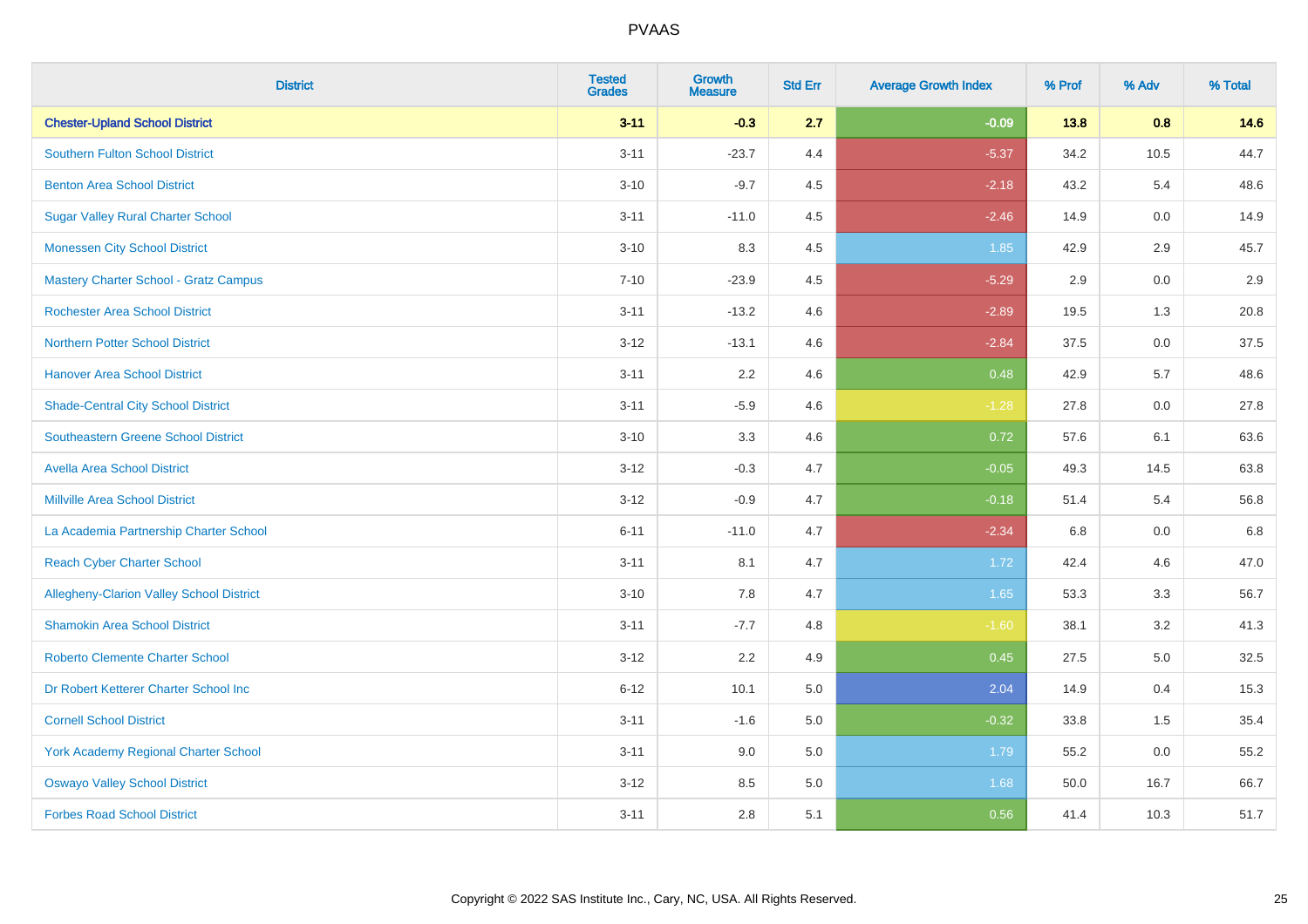| <b>District</b>                                         | <b>Tested</b><br><b>Grades</b> | <b>Growth</b><br><b>Measure</b> | <b>Std Err</b> | <b>Average Growth Index</b> | % Prof | % Adv   | % Total |
|---------------------------------------------------------|--------------------------------|---------------------------------|----------------|-----------------------------|--------|---------|---------|
| <b>Chester-Upland School District</b>                   | $3 - 11$                       | $-0.3$                          | 2.7            | $-0.09$                     | 13.8   | 0.8     | 14.6    |
| <b>Tidioute Community Charter School</b>                | $3 - 11$                       | 5.7                             | 5.1            | 1.11                        | 34.4   | 21.9    | 56.2    |
| <b>Fannett-Metal School District</b>                    | $3 - 11$                       | $-3.4$                          | 5.1            | $-0.67$                     | 38.7   | 8.1     | 46.8    |
| The New Academy Charter School                          | $8 - 11$                       | $-10.4$                         | 5.2            | $-2.00$                     | 0.0    | $0.0\,$ | 0.0     |
| <b>Galeton Area School District</b>                     | $3 - 11$                       | 2.2                             | 5.3            | 0.42                        | 41.3   | 4.4     | 45.6    |
| <b>Forest Area School District</b>                      | $3 - 11$                       | $-4.4$                          | 5.4            | $-0.81$                     | 36.2   | 2.1     | 38.3    |
| People For People Charter School                        | $3 - 12$                       | 13.3                            | 5.5            | 2.43                        | 13.5   | 0.0     | 13.5    |
| <b>Commodore Perry School District</b>                  | $3 - 11$                       | 3.2                             | 5.5            | 0.58                        | 58.3   | 0.0     | 58.3    |
| <b>Turkeyfoot Valley Area School District</b>           | $3-12$                         | $-4.3$                          | 5.6            | $-0.76$                     | 22.0   | 5.1     | 27.1    |
| <b>Pittston Area School District</b>                    | $3 - 11$                       | $-10.1$                         | 5.6            | $-1.80$                     | 38.1   | 9.5     | 47.6    |
| Lehigh Career & Technical Institute                     | $10 - 12$                      | 5.6                             | 5.6            | 0.99                        | 78.3   | 0.0     | 78.3    |
| <b>Gillingham Charter School</b>                        | $3 - 11$                       | $-4.4$                          | 5.6            | $-0.77$                     | 20.8   | 8.3     | 29.2    |
| Mastery Charter School - Pickett Campus                 | $6 - 10$                       | 5.6                             | 5.7            | 1.00                        | 27.8   | 0.0     | 27.8    |
| Insight PA Cyber Charter School                         | $3 - 11$                       | 0.7                             | 5.7            | 0.12                        | 50.0   | 4.8     | 54.8    |
| Mastery Charter High School-Lenfest Campus              | $7 - 11$                       | 2.5                             | 5.7            | 0.43                        | 40.0   | $0.0\,$ | 40.0    |
| Imhotep Institute Charter High School                   | $9 - 11$                       | $-5.3$                          | 5.8            | $-0.92$                     | 25.0   | $0.0\,$ | 25.0    |
| Salisbury-Elk Lick School District                      | $3 - 11$                       | $-13.5$                         | 5.9            | $-2.30$                     | 27.8   | 0.0     | 27.8    |
| <b>Shanksville-Stonycreek School District</b>           | $3 - 10$                       | 7.0                             | 5.9            | 1.20                        | 64.7   | 17.6    | 82.4    |
| <b>Keystone Education Center Charter School</b>         | $3-12$                         | $-12.9$                         | 5.9            | $-2.19$                     | 28.0   | 0.0     | 28.0    |
| Hope For Hyndman Charter School                         | $3 - 11$                       | $-2.0$                          | 6.1            | $-0.32$                     | 33.3   | 0.0     | 33.3    |
| <b>Esperanza Cyber Charter School</b>                   | $3 - 11$                       | 7.1                             | 6.1            | 1.16                        | 9.1    | 0.0     | 9.1     |
| Center For Student Learning Charter School At Pennsbury | $6 - 12$                       | $-2.9$                          | 6.1            | $-0.47$                     | 42.9   | 0.0     | 42.9    |
| Mastery Charter School - Thomas Campus                  | $3 - 10$                       | 2.1                             | 6.2            | 0.33                        | 28.6   | 0.0     | 28.6    |